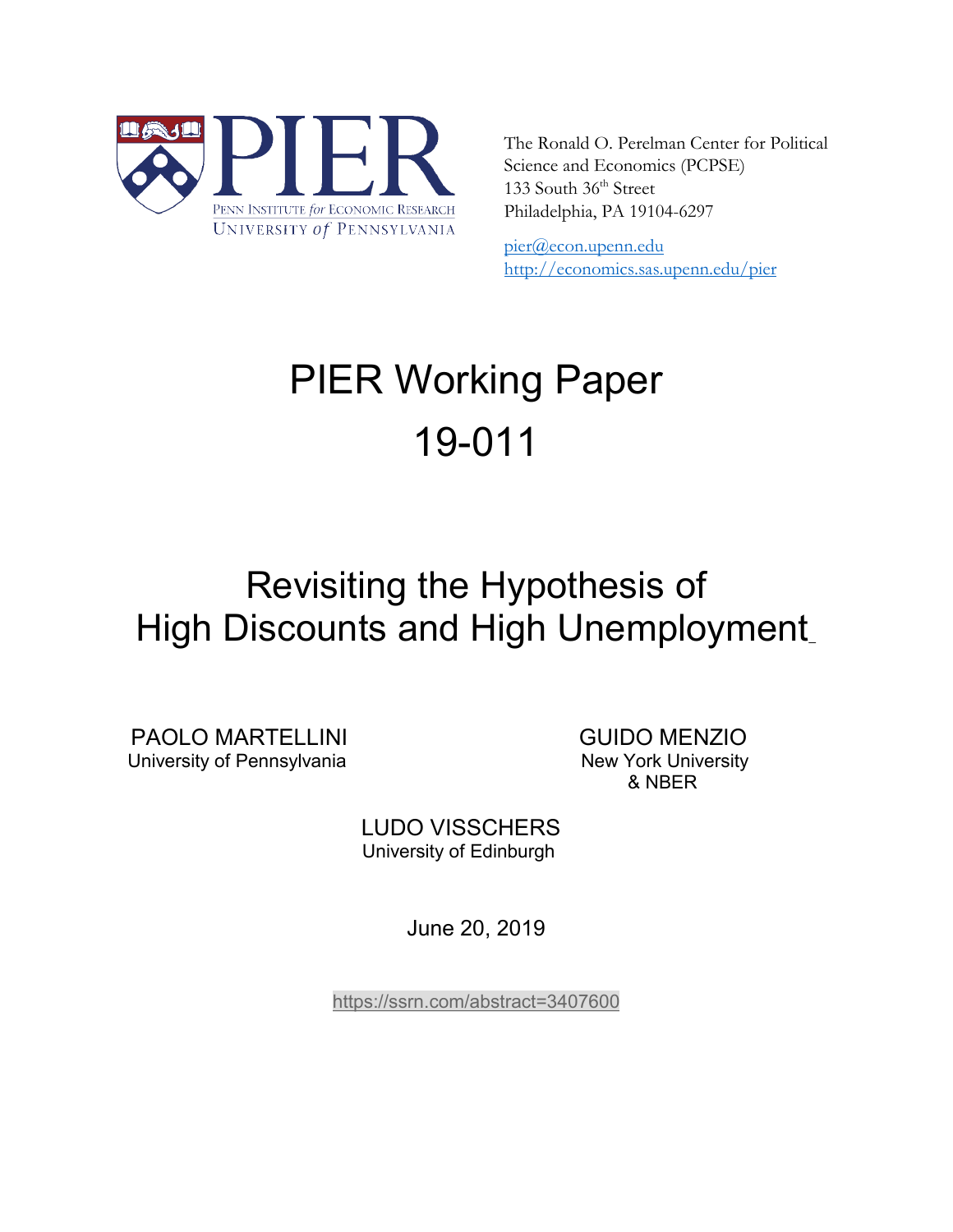## Revisiting the Hypothesis of High Discounts and High Unemployment

PAOLO MARTELLINI

University of Pennsylvania

Guido Menzio NYU and NBER

Ludo Visschers University of Edinburgh

June 2019

#### Abstract

We revisit the hypothesis that labor market fluctuations are driven by shocks to the discount rate. Using a model in which the UE and the EU rates are endogenous, we show that an increase in the discount rate leads to a decline in both the UE and the EU rates. In the data, though, the UE and EU rates move against each other at business cycle frequency. Using a lifecycle model with human capital accumulation on the job, we show that an increase in the discount rate does indeed lead to a decline in the aggregate UE rate and to an increase in the aggregate EU rate. However, the decline in the UE rate is larger for younger workers than for older workers and the EU rate increases only for younger workers. In the data, fluctuations in the UE and EU rates at the business cycle frequency are nearly identical across age groups.

JEL Codes: E24, J63, J64.

Keywords: Unemployment Fluctuations, Discount Rate, Human Capital, Lifecycle Earnings.

Menzio: Department of Economics, New York University, 19 West 4th St, New York, NY. Email: gm1310@nyu.edu. Martellini: Department of Economics, University of Pennsylvania, 133 S 36th St, Philadelphia, PA. Email: paoloma@sas.upenn.edu. Visschers: School of Economics, University of Edinburgh, 30 Buccleuch Pl, Edinburgh, UK. Email: ludo.visschers@ed.ac.uk.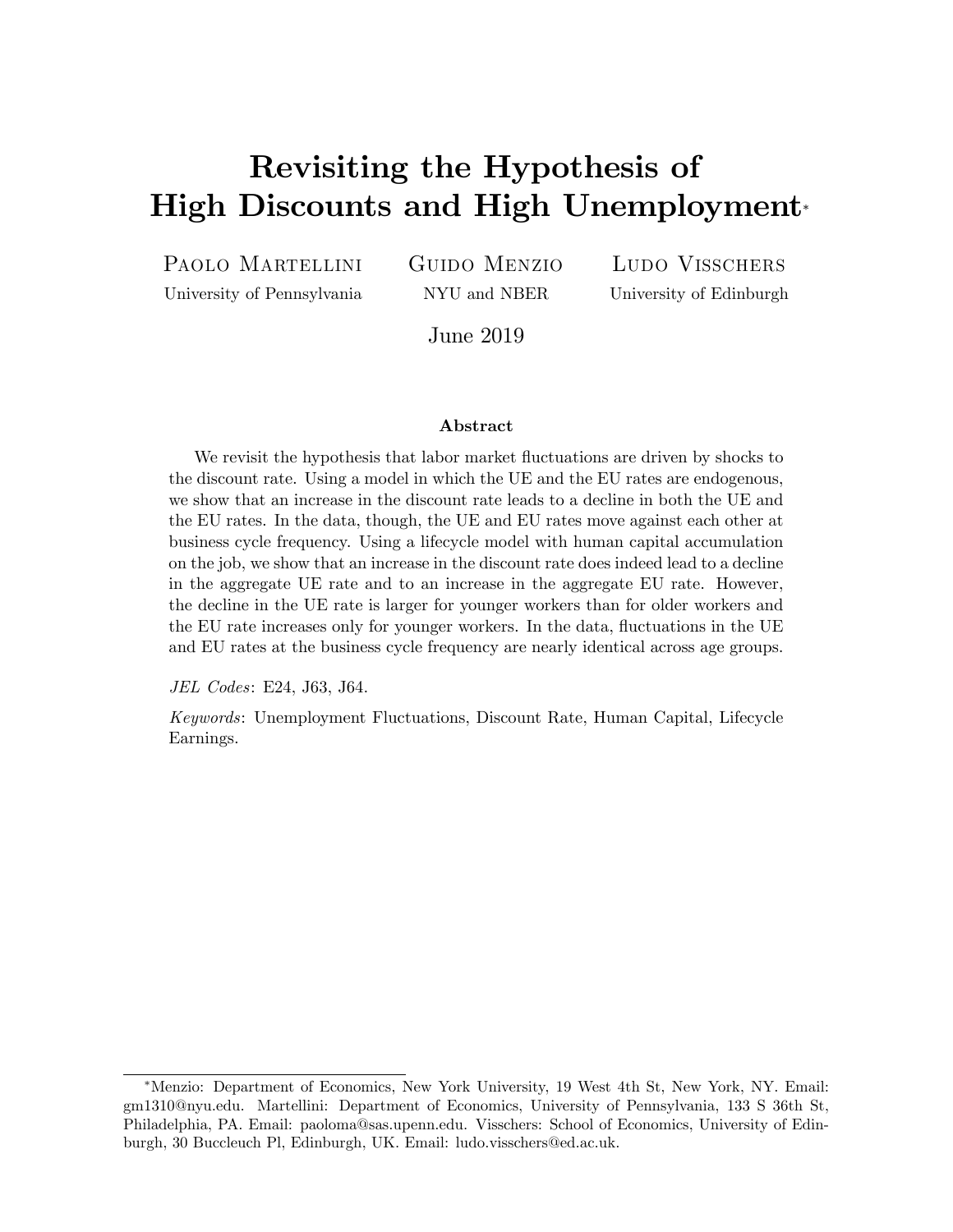## 1 Introduction

In a standard search-theoretic model of the labor market (see, e.g., Mortensen and Pissarides 1994), agents make two decisions: firms decide whether to open a vacancy in order to hire an additional worker, and firm-worker pairs decide whether to break up their match in order to let the worker seek employment elsewhere. The firms' decision to open a vacancy trades of the upfront cost of advertisement and recruiting with the delayed benefit of employing an additional worker. The firm-worker pairs' decision to break up trades of the upfront cost of foregone wages and profits with the delayed benefit of higher wages once the worker Önds better employment. Both decisions are investments, in the sense that they trade off an upfront cost with a delayed benefit.

As all investments do, the firms' decision to open a vacancy and the firm-worker pairs' decision to break up are sensitive to the rate at which agents discount future payoffs relative to current payoffs. Specifically, if the rate at which agents discount the future increases, firms will open fewer vacancies and firm-worker pairs will become more reluctant to break up. The decline in the number of open vacancies will tend to lower the tightness of the labor market and, in turn, the rate at which unemployed workers become employed (the UE rate). The tightening of the conditions under which Örm-worker pairs break up will tend to lower the rate at which employed workers become unemployed (the EU rate).

We formalize the argument above and examine its implications for the hypothesis, put forward by Hall (2017), that the cyclical fluctuations in unemployment might be caused by áuctuations in the rate at which agents discount the future. We formalize the argument using a model of directed search on the job in the spirit of Menzio and Shi (2011). We use a model in which workers can search off and on the job, albeit with different intensity, because the Örm-worker pairs decision to break up depends on how much faster the worker can find a better employment opportunity when he is searching off rather than on the job. We use a model in which the search process of workers is directed by the wages offered by firms because, while models of random search on the job are notoriously hard to solve in the presence of aggregate shocks, models of directed search on the job are as easy to solve as a representative agent model.

In the first part of the paper, we characterize the effect of a discount rate shock analytically. We find that an increase in the discount rate lowers the tightness of the submarket visited by unemployed workers, i.e. it lowers the ratio between the number of vacancies that offer the wage demanded by unemployed workers and the number of unemployed workers. For this reason, an increase in the discount rate lowers the UE rate. We find a necessary and sufficient condition under which an increase in the discount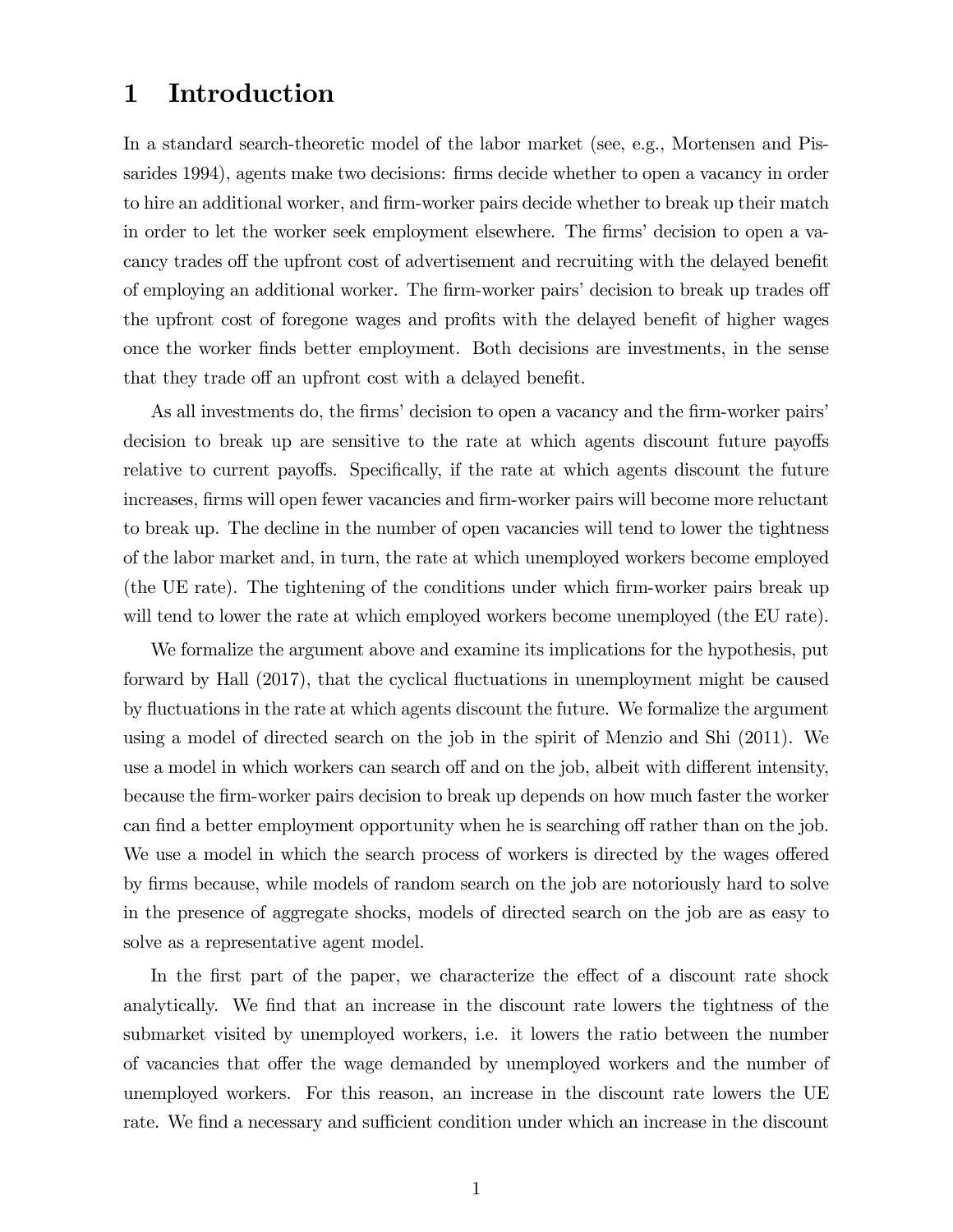rate lowers the reservation quality of a firm-worker pair, i.e. it lowers the productivity level below which a firm-worker pair finds it optimal to break up. When the condition is satisfied, an increase in the discount rate lowers the EU rate. The condition under which higher discounting lowers the reservation quality is simple: the rate at which a worker can find a new match when searching off rather than on the job must exceed the rate at which the quality of a given match changes.

In the second part of the paper, we characterize the effect of a discount rate shock quantitatively. We calibrate the model to the US labor market. In particular, we ask the model to match the rate at which unemployed workers move to employment (UE rate), the rate at which employed workers move to unemployment (EU rate), and the rate at which workers move from one employer to another (EE rate). We also ask the model to match the relationship between the EU and EE rates and the length of a worker's tenure in his current job. The calibration reveals that the condition under which an increase in the discount rate lowers the reservation quality is satisfied. Using the calibrated model, we measure the effect of an increase in the discount rate from 4 to  $10\%$ . We find that the UE rate falls by 5%; the EU rate falls by 5% on impact and then keeps falling to a level that is 10% lower than before the shock; the EE rate falls by about 10%. Since the decline in the EU rate eventually dominates the decline in the UE rate, we find that the increase in the discount rate actually lowers unemployment.

These findings highlight a problem with the hypothesis of labor market fluctuations driven by discount rate shocks. In response to a discount rate shock, the UE and EU rates move in the same direction—as they are both manifestations of investment decisions and, hence, they have offsetting effects on unemployment. Empirically, the UE and EU rates move in opposite directions at the business cycle frequency and, hence, they both contribute to unemployment fluctuations. The hypothesis of labor market fluctuations driven by aggregate productivity shocks does not suffer from this problem. Using the same model, we find that, in response to a  $5\%$  decline in aggregate productivity, the UE rate falls by 10%, the EU rate increases by 20%, and unemployment rises by 30%. Intuitively, the UE and EU rate move in opposite directions because a negative productivity shock lowers the firms' benefit from employing an additional worker and lowers the firm-worker pairs' cost of breaking up.

In the last part of the paper, we measure the effect of a discount rate shock using a version of the model in which workers accumulate human capital on the job (which is the model of Menzio, Telyukova and Visschers, 2016). The exercise is inspired by Kehoe, Midrigan and Pastorino (2017) and is motivated by two observations. If workers accumulate human capital on the job, the firm's benefit of hiring an unemployed worker becomes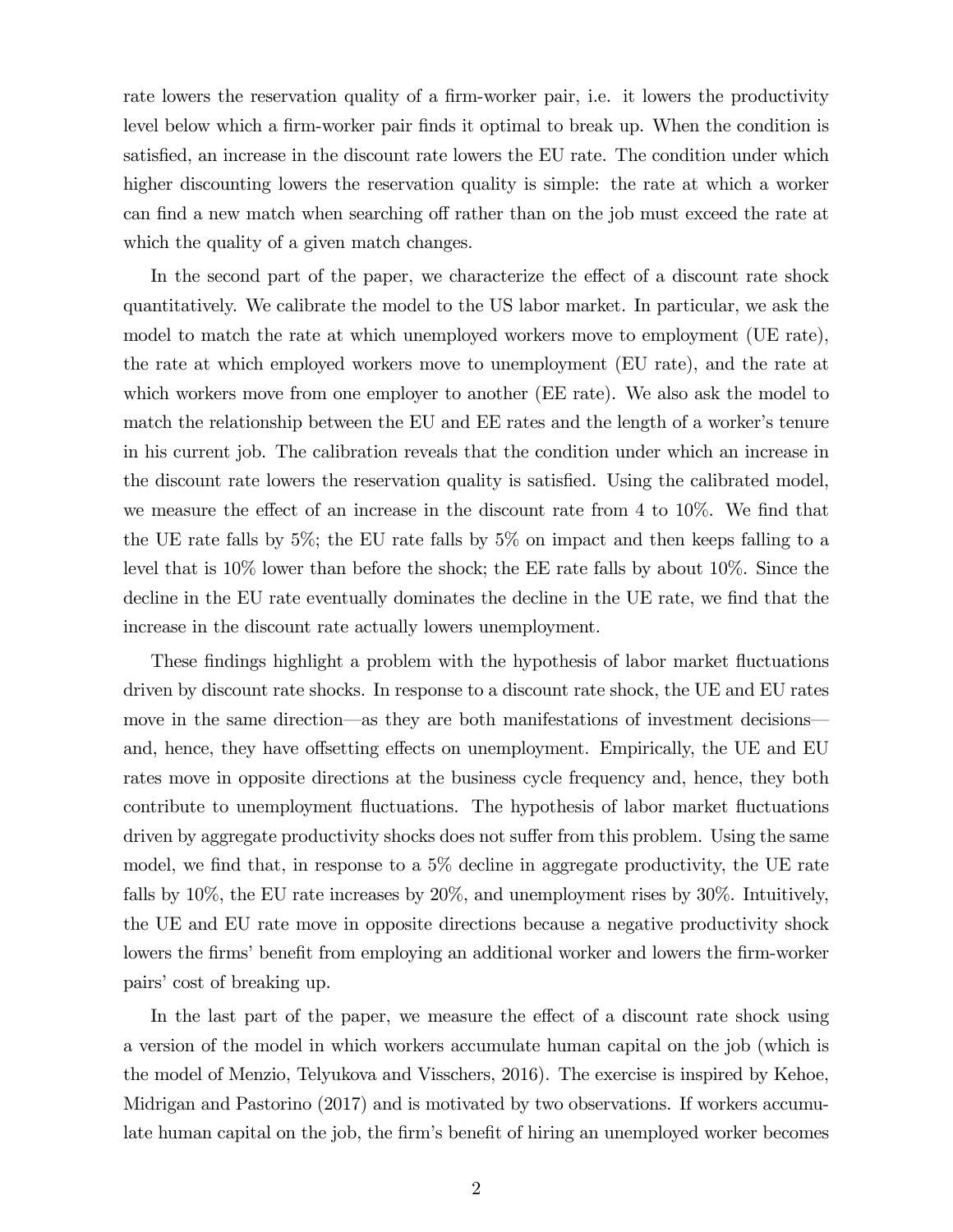more backloaded. When this is the case, an increase in the discount rate will cause a larger decline in the UE rate. More importantly, if workers accumulate human capital on the job, the firm-worker pair's cost of breaking up also becomes more backloaded. And if the rate of human capital accumulation is high enough, the firm-worker pairs' decision to stay together—rather than the decision to break up—becomes an investment. When this is the case, an increase in the discount rate will raise the reservation quality and, in turn, the EU rate.

We calibrate the process of human capital accumulation on the job to match the lifecycle profile of wages. The calibration reveals that human capital grows very quickly with the first few years of experience, and then slows down sharply. Using the calibrated model, we find that, in response to an increase in the discount rate from  $4$  to  $10\%$ , the aggregate UE rate falls by about 20%, the aggregate EU rate increases by about 15%, and unemployment rises by almost  $30\%$ . We also find that the response of labor market outcomes varies dramatically by age. The decline in the UE rate is 4 times larger for workers aged 21-30 than for workers aged 41-50 and 51-60. The EU rate increases by  $40\%$ for workers aged 21-30, it is constant for workers aged 41-50, and it slightly declines for workers aged 51-60. The heterogeneity in the response of labor market outcomes by age is a consequence of the fact that the rate of human capital accumulation on the job is very high for young workers but negligible for older workers.

Accounting for human capital accumulation on the job appears to realign—both in terms of magnitudes and in terms of comovement patterns—the response of labor market variables to an increase in the discount rate with the behavior of the US economy in a typical recession. This is, however, only true at the aggregate level. In the data, the increase in the UE rate during a recession is nearly identical for workers in all age groups. In response to an increase in the discount rate, the UE rate increases much more for younger than for older workers. In the data, the EU rate increases in a recession for workers in all age groups and by nearly the same proportion. In response to an increase in the discount rate, the EU rate increases for younger workers but nor for older ones. In contrast, we find that the response of labor market outcomes to an aggregate productivity shock is homogeneous across age groups. The main shortcoming of the hypothesis of labor market fluctuations driven by productivity shocks is that, since 1984, the correlation between labor productivity and unemployment is effectively zero (see, e.g., Gali and van Rens, 2019).

The contribution of the paper is to use a richer search-theoretic model of the labor market to revisit the hypothesis put forward by Hall (2017) that cyclical movements in the labor market and cyclical fluctuations in stock market prices are intimately related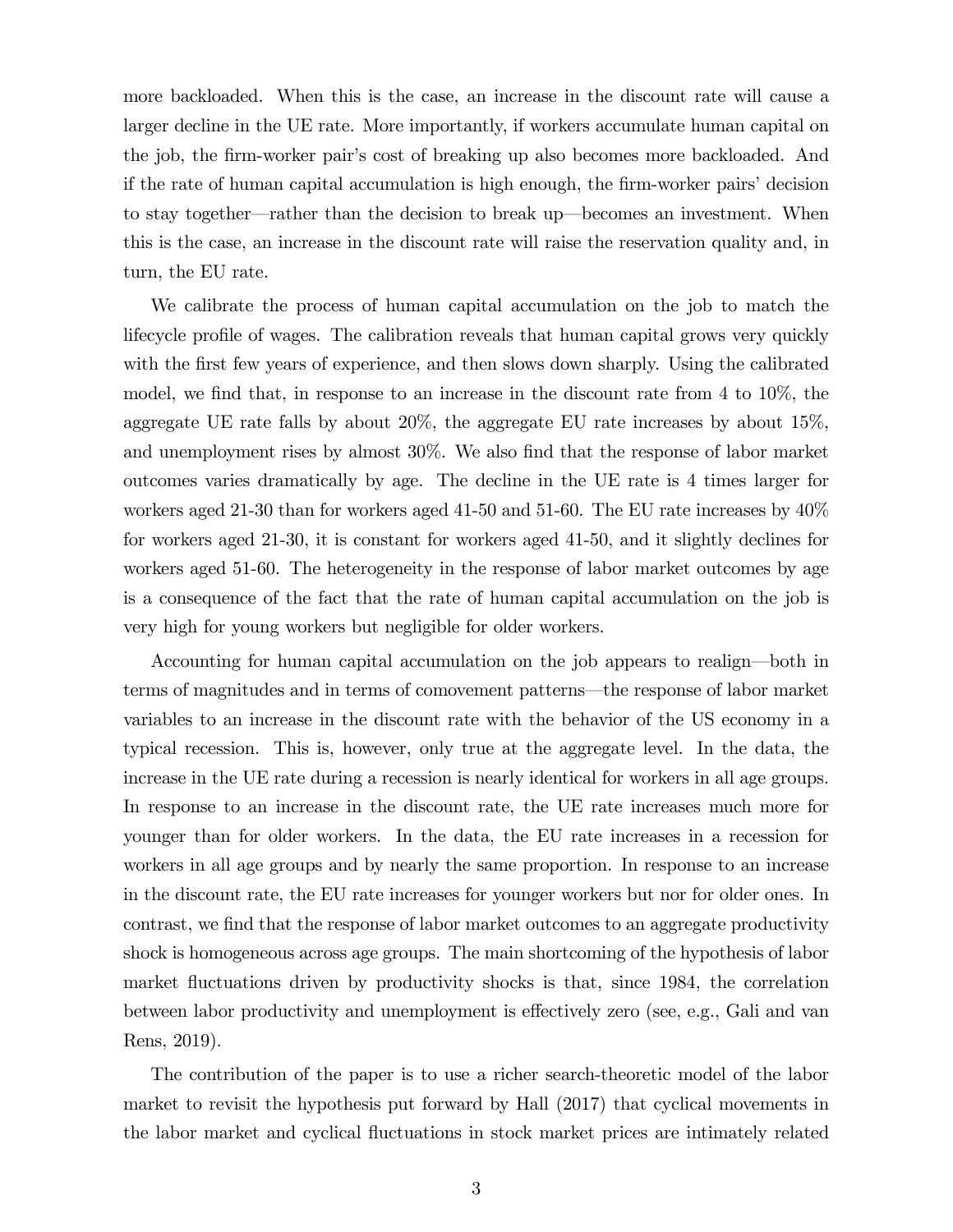phenomena, in the sense that movements in discount rates that rationalize the latter also rationalize the former. Hall (2017) shows that discount rate shocks can rationalize unemployment áuctuations using the basic search-theoretic model of Pissarides (1985). In Pissarides (1985), the only choice is the firms' decision of whether to open a vacancy and, hence, the only endogenous labor market outcome is the UE rate. Here, we use a model in which not only the UE rate, but also the EU and EE rates are endogenous because different firm-worker matches have different quality. The model belongs to a large class of models that have been successfully used to explain the pattern of transitions of workers between employment states as well as their wages gains (see, e.g., Burdett and Mortensen 1998, Postel-Vinay and Robin 2002). Recently, these models have been fruitfully used to study aggregate labor market áuctuations (see, e.g., Menzio and Shi 2011, Moscarini and Postel-Vinay 2013, Lise and Robin 2017). Kehoe, Midrigan and Pastorino (2017) consider a search-theoretic model with human capital accumulation and financial frictions. They show that a tightening of the financial frictions leads to an increase in the effective discount rate and, because of human capital accumulation, to large fluctuations in the UE rate and unemployment. Our model is richer because it incorporates the lifecycle of workers. Using a richer model allows us to generate additional implications of discount rate shocks. The implications that are counterfactual may be useful as a testing ground for future research on discount rate shocks (see, e.g., Borovicka and Borovickova 2018). The implications that are different from those of productivity shocks may be useful to separate different sources of labor market volatility.

## 2 Theory

In this section, we present a directed search model of the labor market in the spirit of Menzio and Shi (2011). In the model, the UE, EU and EE rates are endogenous. The UE and EE rates are determined by the interaction between the firms' decision on how many vacancies offering different wages to open and by the unemployed and employed workers' decision on what wages to seek. The EU rate is determined by the firm-worker pairs' decision on whether to break up their match to allow the worker to find a better match more quickly. We prove that an increase in the discount rate lowers the UE rate. We also prove that—iff the difference between the rate at which a worker can find a new match off the job rather than on the job exceeds the rate at which the quality of a given match changes—an increase in the discount rate lowers the EU rate.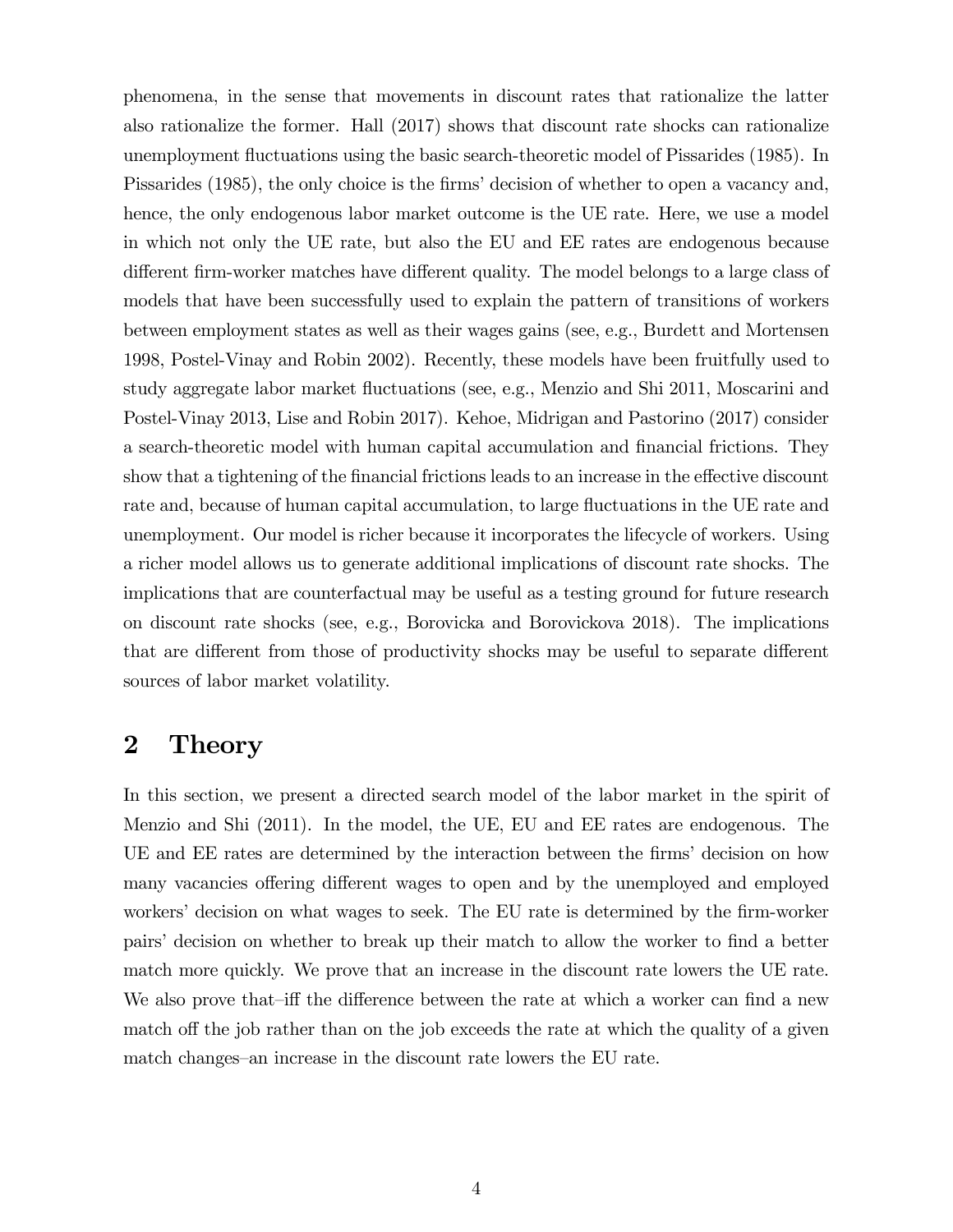#### 2.1 Environment

The economy is populated by a measure 1 of workers. Each worker maximizes the expected present value of income, discounted at the rate  $r_t$ . When unemployed, a worker receives a flow income of b units of output, where b is a combination of unemployment benefits and leisure (converted into equivalent units of output). When employed, a worker receives a flow income of  $w_t$  units of output, where  $w_t$  is the worker's wage.

The economy is also populated by a positive measure of firms. Each firm maximizes the expected present value of profits discounted at the rate  $r_t$ . Each firm operates a constant return to scale production technology that turns the labor input of one worker into a flow of  $zy_t$  units of output, where  $y_t$  is a component of productivity that is common to all firm-worker matches and  $z$  is a component of productivity that is idiosyncratic to a particular firm-worker match. We refer to  $z$  as the *quality of the match*.

The labor market is subject to search frictions. Unemployed workers search for jobs with an intensity normalized to 1. Employed workers search for better jobs with an intensity  $\chi \geq 0$ . Firms search for workers by maintaining vacancies at the unit flow cost  $k > 0$ . The search process is directed by the terms of trade offered by firms to workers. Specifically, firms choose the lifetime utility x that is offered to a worker hired to fill a particular vacancy. Workers choose the lifetime utility  $x$  of the vacancies they seek to fill. Firms and workers take as given the vacancy-to-applicant ratio  $\theta(x)$  associated with different terms of trade. We refer to  $\theta(x)$  as the *tightness* of submarket x. The tightness  $\theta(x)$  matters to firms and workers because it affects their meeting rates. A worker meets a vacancy in submarket x at the rate  $p(\theta(x))$ , where  $p(\cdot)$  is a strictly increasing, strictly concave function of  $\theta$  such that  $p(0) = 0$ . A vacancy meets a worker in submarket x at the rate  $q(\theta(x))$ , where  $q(\theta) = p(\theta)/\theta$  and  $q(\cdot)$  is a strictly decreasing function of  $\theta$ .

When a worker and a vacancy meet in submarket  $x$ , the firm owning the vacancy offers the worker a contract worth x in lifetime utility. If the worker rejects the offer, the Örm retains its vacancy and the worker returns to his prior employment status (either unemployment or employment at some other firm). If the worker accepts the offer, the firm and the worker start production. The firm and the worker are not immediately aware of the quality z of their match. They learn the quality of their match at the rate  $\phi > 0$ . The quality of the match is drawn from a twice differentiable cumulative distribution function  $F(z)$  with mean  $\overline{z}$  normalized to 1. The quality of the match changes at the rate  $\eta \geq 0$ , in which case the firm and the worker have to discover it again. The match becomes unviable for exogenous reasons at the rate  $\delta \geq 0$ , in which case the firm and the worker break up.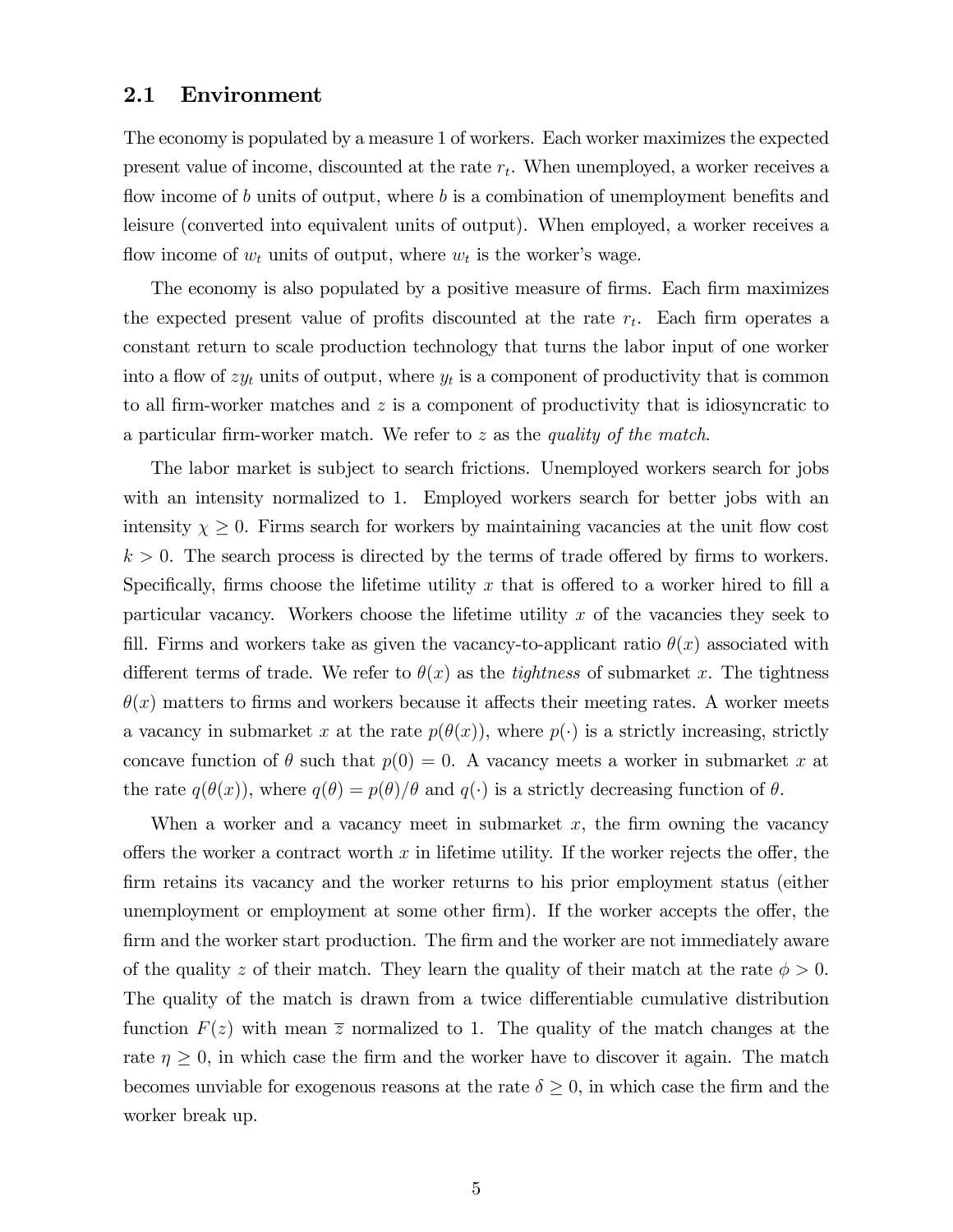We assume that the contracts offered by firms to workers are bilaterally efficient, in the sense that they maximize the joint value of the firm-worker match. As explained in Menzio and Shi (2011), the assumption is consistent with several contractual environments. Consider two extreme cases. In the first case, a contract can specify the worker's wage, the worker's search strategy on the job (i.e. in which submarket to search) and the worker's quitting strategy (i.e. when to move into unemployment) as functions of the history of the match and the economy. In this case, the contract space is rich enough to independently control the allocative decisions of the match and the distribution of the value of the match. Clearly, the firm finds it optimal to offer a contract such that the allocative decisions maximize the joint value of the match and such that the wages provide the worker with the lifetime utility x. In the second case, a contract can specify the worker's wage as a function of the history of the match and a one-time transfer. Given the contract, the worker is then free to follow his preferred search and quitting strategy. In this case, the firm finds it optimal to offer a contract such that the worker is the residual claimant of output (and, hence, makes allocative decisions to maximize the joint value of the match) and a (negative) transfer such that the worker's lifetime utility is  $x$ .

The economy is subject to shocks to two fundamentals: the discount factor  $r$  and the aggregate component of productivity y. Specifically, at a given point in time, the fundamentals  $\omega = \{r, y\}$  belong to the discrete set  $\Omega = \{\omega_1, \omega_2, ...\omega_N\}$ . The fundamentals change at the rate  $\lambda \geq 0$  and, conditional on changing, they take on the values  $\hat{\omega} \in \Omega$ with probability  $\Pi(\hat{\omega}|\omega)$ .

#### 2.2 Block Recursive Equilibrium

At date t, the state of the economy is summarized by  $\psi = {\omega, u, n, G}$ , where  $\omega$  is the state of the fundamentals,  $u$  is the measure of workers who are unemployed,  $n$  is the measure of workers employed in a match of unknown quality, and  $G(z)$  is the measure of employed workers in a match of quality non-greater than z. Clearly,  $u+n+G(\infty) = 1$ . In principle, value and policy functions might depend on both the exogenous fundamentals of the economy and the endogenous distribution of workers across employment states. However, as shown in Menzio and Shi (2011), the unique equilibrium is block recursive, in the sense that the value and policy functions depend only on the state  $\omega$  of the fundamentals.

Let  $U(\omega)$  denote the value of unemployment to a worker. Let  $V_0(\omega)$  denote the joint value to a worker and a firm of a match of unknown quality. Let  $V(z, \omega)$  denote the joint value to a worker and a firm of a match of known quality z. Finally, let  $\theta(x, \omega)$  denote the tightness of submarket  $x$ .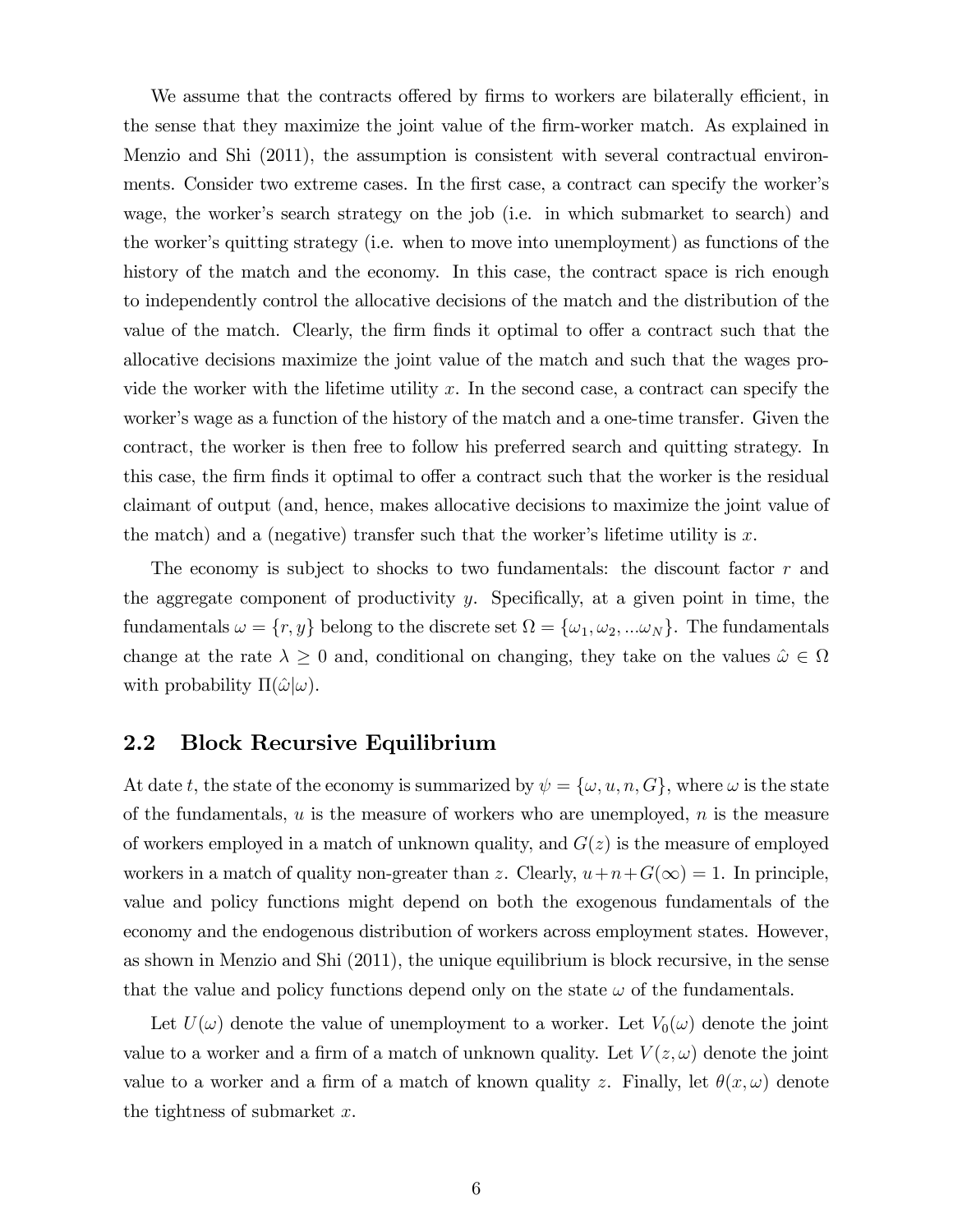The value  $U(\omega)$  of unemployment to a worker is such that

$$
rU(\omega) = b + \max_{x} \left[ p(\theta(x, \omega)) (x - U(\omega)) \right] + \lambda \mathbb{E}[U(\hat{\omega}) - U(\omega)]. \tag{2.1}
$$

The flow income of an unemployed worker is b. At rate  $p(\theta(x, \omega))$ , the worker meets a vacancy in submarket x. In this case, the worker's continuation value is x. Since search is directed, the worker chooses  $x$  so as to maximize the product of the meeting rate,  $p(\theta(x,\omega))$ , and the net gain from meeting a vacancy,  $x - U(\omega)$ . At rate  $\lambda$ , the fundamentals of the economy change. In this case, the worker's continuation value is  $U(\hat{\omega})$ .

The value  $V(z, \omega)$  to a worker and a firm of a match of quality z is such that

$$
rV(z,\omega) = zy + \chi \max_{x} \left[ p(\theta(x,\omega)) (x - V(z,\omega)) \right] + \eta \left( V_0(\omega) - V(z,\omega) \right)
$$

$$
+ \delta \left[ U(\omega) - V(z,\omega) \right] + \lambda \mathbb{E}[\max \{ V(z,\hat{\omega}), U(\hat{\omega}) \} - V(z,\omega)]. \tag{2.2}
$$

The flow income of a firm-worker match of quality z is zy. At rate  $\chi p(\theta(x,\omega))$ , the worker meets a vacancy in submarket  $x$ . In this case, the continuation value to the worker is x, the continuation value to the firm is 0, and their joint continuation value is x. Since search is directed and contracts are bilaterally efficient,  $x$  is chosen so as to maximize the product of the rate at which the worker meets a new vacancy,  $\chi p(\theta(x,\omega))$ , and the net gain to the worker and the firm from such meeting,  $x - V(z, \omega)$ . At rate  $\eta$ , the quality of the firm-worker match changes. In this case, the joint continuation value is  $V_0(\omega)$ . At rate  $\delta$ , the firm-worker match is destroyed for exogenous reasons. In this case, the joint continuation value is  $U(\omega)$ . At rate  $\lambda$ , the fundamentals of the economy change. If the firm and the worker separate, their joint continuation value is  $U(\hat{\omega})$ . Otherwise, it is  $V(z, \hat{\omega})$ . Since contracts are bilaterally efficient, the firm and the worker separate iff  $U(\hat{\omega}) > V(z, \hat{\omega}).$ 

The joint value  $V_0(\omega)$  of a match of unknown quality is such that

$$
rV_0(\omega) = y + \chi \max_x \left[ p(\theta(x,\omega)) (x - V_0(\omega)) \right] + \phi \mathbb{E} \left[ \max \{ V(z,\omega), U(\omega) \} - V_0(\omega) \right]
$$

$$
+ \delta \left[ U(\omega) - V_0(\omega) \right] + \lambda \mathbb{E} \left[ \max \{ V_0(\hat{\omega}), U(\hat{\omega}) \} - V_0(\omega) \right]. \tag{2.3}
$$

The flow income of a firm-worker match of unknown quality is  $\overline{z}y = y$ . At rate  $\chi p(\theta(x, \omega))$ , the worker meets a vacancy in submarket  $x$ . In this case, the joint continuation value to the worker and the firm is x. At rate  $\phi$ , the worker and the firm learn the quality  $z$  of their match. If the firm and the worker decide to separate after learning  $z$ , their joint continuation value is  $U(\omega)$ . Otherwise, it is  $V(z, \omega)$ . Since contracts are bilaterally efficient, the firm and the worker separate iff  $U(\omega) > V(z, \omega)$ . The last two terms in (2.3)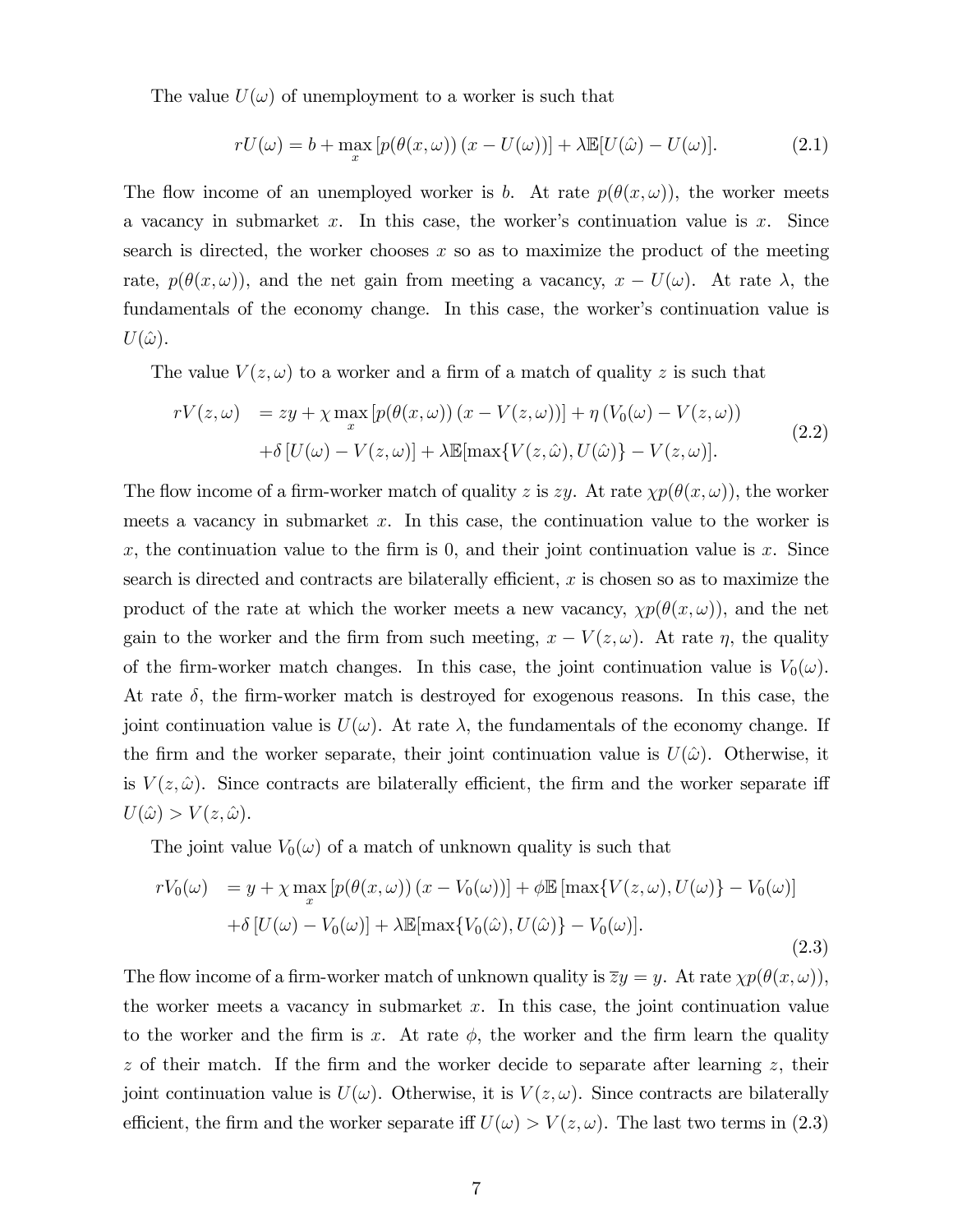are analogous to the last two terms in (2.2).

The tightness  $\theta(x, \omega)$  of submarket x is such that

$$
k \ge q(\theta(x,\omega)) (V_0(\omega) - x), \qquad (2.4)
$$

and  $\theta(x, \omega) \geq 0$ , where the two inequalities hold with complementary slackness. The left-hand side of  $(2.4)$  is the cost to a firm from maintaining a vacancy in submarket x. The right-hand side is the benefit to a firm from maintaining a vacancy in submarket  $x$ , which is given by product between the rate at which the firm fills its vacancy,  $q(\theta(x, \omega))$ , and the value to the firm from filling its vacancy,  $V_0(\omega)-x$ . Condition (2.4) states that, if some vacancies are maintained in submarket x and, hence,  $\theta(x, \omega)$  is strictly positive, then the cost of a vacancy must equal the benefit. If no vacancies are maintained in submarket  $x$ , the cost of a vacancy must exceed the benefit.

The search problems in  $(2.1)$ ,  $(2.2)$  and  $(2.3)$  have a common structure and can be analyzed together. Consider the search problem for a worker in an employment state with some arbitrary value v (where v is U if the worker is unemployed and V if he is employed). The search problem of the worker can be written as

$$
D(v,\omega) = \max_{x,\theta} p(\theta) (x - v), \text{ s.t. } \theta = \theta(x,\omega). \tag{2.5}
$$

In words, the worker chooses the lifetime utility x offered by the vacancy and the tightness  $\theta$  of the submarket in which the vacancy is located so as to maximize  $p(\theta)(x - v)$  taking as given the constraint  $\theta = \theta(x, \omega)$ . For any  $\theta > 0$ , (2.4) implies that the value x offered by the vacancy is  $V_0(\omega)-k/q(\theta)$  or, equivalently,  $V_0(\omega)-k\theta/p(\theta)$ . For  $\theta = 0$ , the worker's meeting rate is 0 and so is the value of searching, irrespective of x. Hence,  $(2.5)$  is equivalent to

$$
D(v,\omega) = \max_{\theta} -k\theta + p(\theta) (V_0(\omega) - v).
$$
 (2.6)

The formulation (2.6) makes it clear that, when search is directed, the worker internalizes both the firm's cost of maintaining vacancies and the firm's benefit from filling its vacancies.

Using  $(2.6)$ , we can characterize the solution to the search problem of a worker. When unemployed, the worker searches in a submarket with tightness  $\theta_u(\omega)$ , where  $\theta_u(\omega)$  satisfies the optimality condition

$$
k \ge p'(\theta_u(\omega)) (V_0(\omega) - U(\omega)), \qquad (2.7)
$$

and  $\theta_u(\omega) \geq 0$ , where the two inequalities hold with complementary slackness. Condition (2.7) is intuitive. When unemployed, the worker searches in a submarket with a tightness such that the cost to the Örm from maintaining an additional vacancy is equal to the joint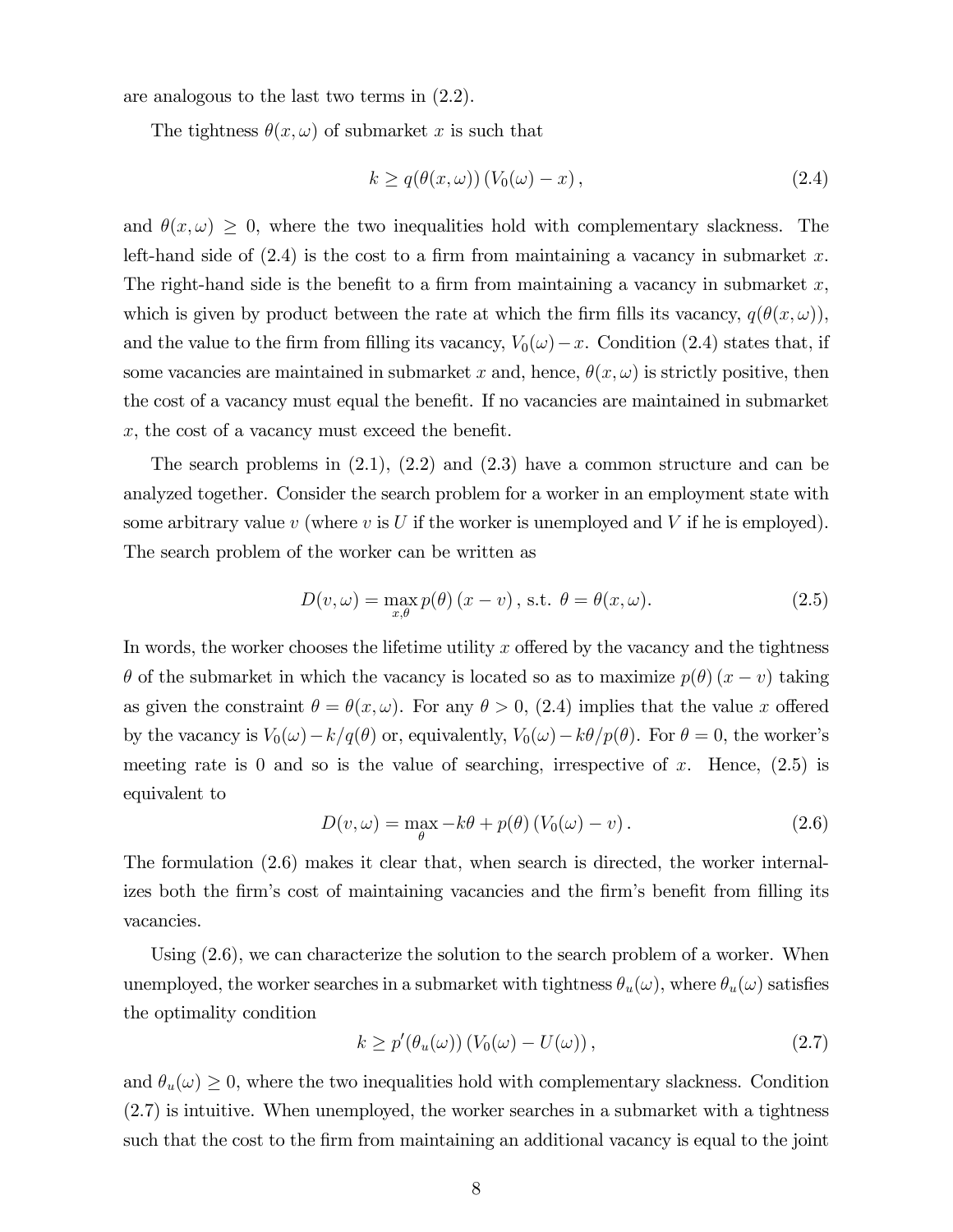benefit to the worker and the firm from increasing their meeting rate.

Similarly, when employed in a match of quality z, the worker searches in a submarket with tightness  $\theta_e(z,\omega)$ , where  $\theta_e(z,\omega)$  satisfies optimality condition

$$
k \ge p'(\theta_e(z,\omega))\left(V_0(\omega) - V(z,\omega)\right),\tag{2.8}
$$

and  $\theta_e(z,\omega) \geq 0$ , where the two inequalities hold with complementary slackness. Condition (2.8) implies that workers employed in matches of quality z such that  $V(z, \omega) \ge V_0(\omega)$ search in submarkets with zero tightness, as they have nothing to gain from moving from their current match to a new one. For the same reason, workers employed in matches of unknown quality search in submarkets with zero tightness.

Lastly, let us consider the problem of a firm and a worker that discover the quality of their match and need to decide whether to break up or stay together. We define the reservation quality  $R(\omega)$  as the quality that makes the firm-worker pair indifferent between breaking up and staying together, i.e.

$$
V(R(\omega), \omega) = U(\omega). \tag{2.9}
$$

As the joint value of a match  $V(z, \omega)$  is strictly increasing in its quality z, it follows that the firm and the worker break up if they discover that  $z$  is smaller than the reservation quality  $R(\omega)$ , and they stay together if they discover that z is greater than  $R(\omega)$ .

It is useful to define the surplus  $S(z, \omega)$  of a firm-worker match of quality z as the difference between the joint value  $V(z, \omega)$  of the match to the firm and the worker and the value  $U(\omega)$  of unemployment to the worker. Similarly, we define the surplus  $S_0(\omega)$  of a firm-worker match of unknown quality as  $V_0(\omega) - U(\omega)$ . Subtracting (2.1) from (2.2) and using (2.6), we obtain the following expression for  $S(z, \omega)$ :

$$
(r + \delta + \lambda_{\omega})S(z, \omega)
$$
  
=  $zy - b + \chi [-k\theta_e(z, \omega) + p(\theta_e(z, \omega)) (S_0(\omega) - S(z, \omega))]$   
-  $[-k\theta_u(\omega) + p(\theta_s(\omega))S_0(\omega)] + \eta (S_0(\omega) - S(z, \omega)) + \lambda \mathbb{E} [\max\{S(z, \hat{\omega}), 0\}].$  (2.10)

Subtracting (2.1) from (2.3) and using (2.6), we obtain the following expression for  $S_0(\omega)$ :

$$
(r + \delta + \lambda_{\omega})S_0(\omega)
$$
  
=  $y - b - [-k\theta_u(\omega) + p(\theta_u(\omega))S_0(\omega)]$   
+  $\phi \mathbb{E} [\max\{S(z, \omega), 0\} - S_0(\omega)] + \lambda \mathbb{E} [\max\{S_0(\hat{\omega}), 0\}]$  (2.11)

Using (2.10) and the fact that  $S(R(\omega), \omega) = 0$ , we obtain a more explicit expression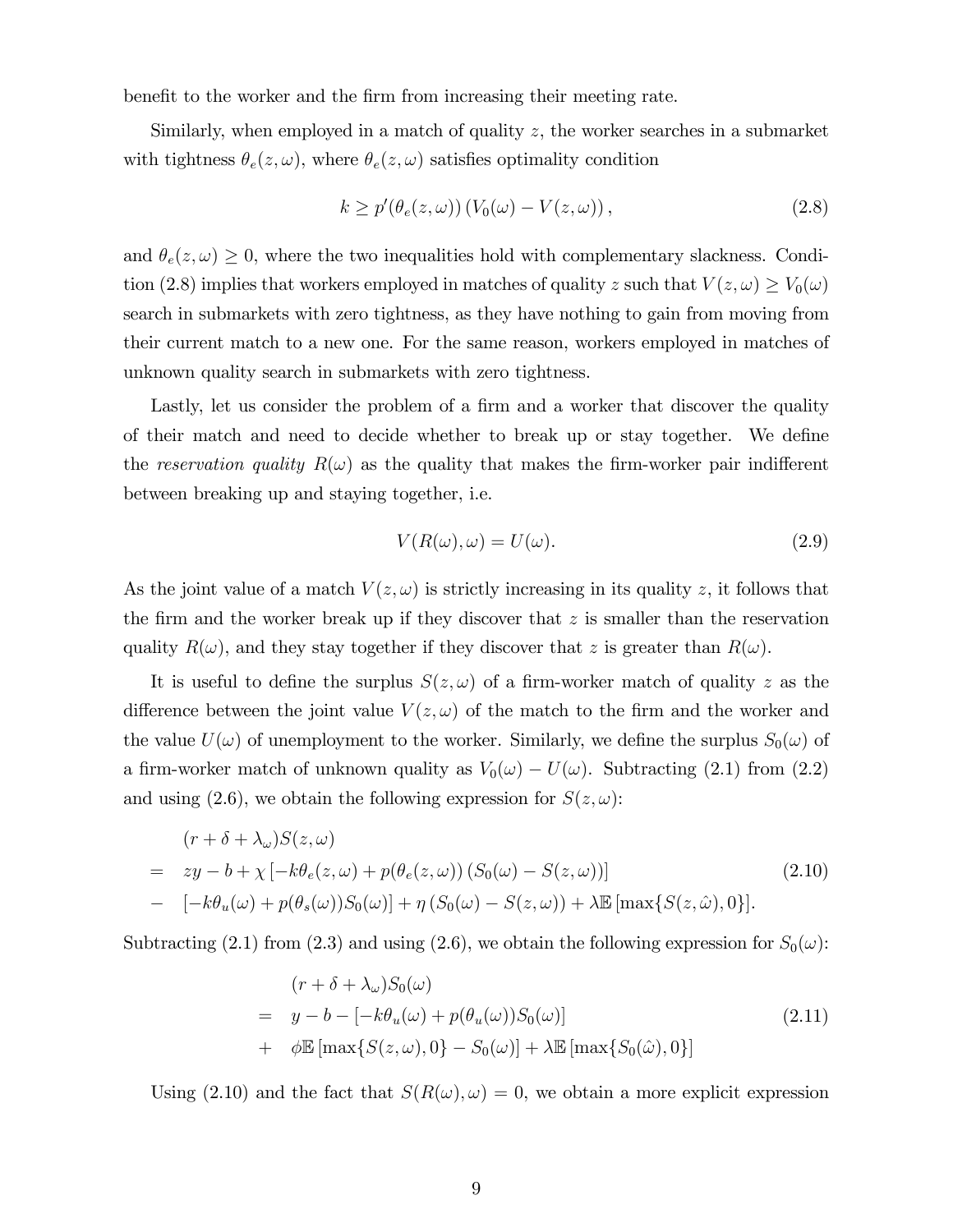for the reservation quality  $R(\omega)$ :

$$
yR(\omega) - b = (1 - \chi) \left[ -k\theta_u(\omega) + p(\theta_u(\omega))S_0(\omega) \right]
$$

$$
-\eta S_0(\omega) - \lambda \mathbb{E}[\max\{S(R(\omega), \hat{\omega}), 0\}].
$$
(2.12)

The difference between the flow income of a match with reservation quality  $R(\omega)$  and the flow income of unemployment  $b$  is equal to the sum of three terms, which reflect the difference between the option value of unemployment and the option value of employment. The first term is the difference between the option value of searching for a new match if the worker is unemployed rather than employed. As we expect  $\chi < 1$ , this term represents the option value of unemployment. The second and the third terms are the option values of employment in a marginal match and, hence, enter the reservation quality equation with a minus sign. The second term is the option value of a change in the quality of the match. The third term is the option value of a change in fundamentals.

As the reader can easily see, the equilibrium conditions (2.10) and (2.11) for the value functions  $S_0$  and S and the equilibrium conditions  $(2.7)$ ,  $(2.8)$  and  $(2.12)$  for the policy functions  $\theta_u$ ,  $\theta_e$  and R can be solved independently of the evolution of the distribution of workers across employment states. The evolution of the distribution of workers across employment states can then be recovered by applying the policy functions. Specifically, during any interval of time in which the fundamentals do not change, the distribution of workers across employment states evolves according to the differential equations

$$
\hat{u} = (1 - u)\delta + n\phi F(R(\omega)) - up(\theta_u(\omega)), \qquad (2.13)
$$

$$
\mathring{n} = up(\theta_u(\omega)) + \int (\eta + \chi p(\theta_e(z, \omega))) dG(z) - n(\delta + \phi), \qquad (2.14)
$$

$$
\mathring{G}(z) = n\phi \left[ F(z) - F(R(\omega)) \right] - \int_{\hat{z}}^{z} \left( \delta + \eta + \chi p(\theta_e(\hat{z}, \omega)) \right) dG(\hat{z}). \tag{2.15}
$$

The above expressions are easy to understand. For instance, the change  $\hat{u}$  in the measure of unemployed workers is the áow of employed workers who become unemployed net of the flow of unemployed workers who become employed. Similarly,  $(2.14)$  and  $(2.15)$  express the change  $\hat{n}$  in the measure of workers who are employed in a match of unknown quality and the change  $\mathring{G}(z)$  in the measure of workers who are employed in a match of quality non-greater than  $z$  as differences between inflows and outflows.

At a time when the state of the fundamentals changes from  $\omega$  to  $\hat{\omega}$ , there is a discontinuity in the distribution of workers across employment states. Letting + denote measures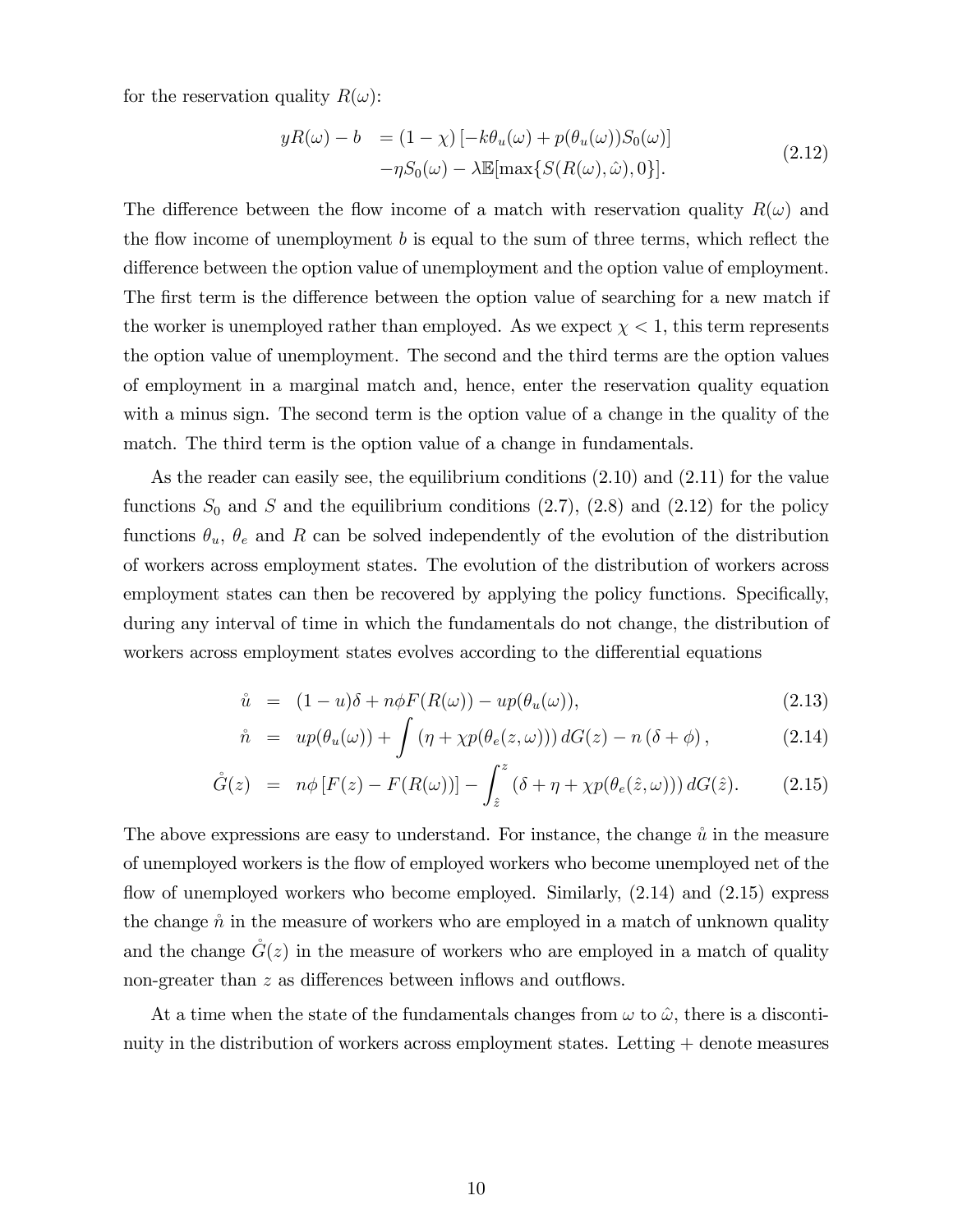immediately after the fundamental shock, we have

$$
u(+) = u + [G(R(\hat{\omega})) - G(R(\omega))], \qquad (2.16)
$$

$$
n(+) = n, \tag{2.17}
$$

$$
G(z+) = G(z) - G(R(\hat{\omega}))
$$
 if  $z > R(\hat{\omega}), 0$  else. (2.18)

#### 2.3 High discounts

We now derive analytically the effect of an increase in the discount rate on the equilibrium value and policy functions and, in turn, on labor market outcomes. To this aim, we consider an economy in which fundamental shocks are unexpected and permanent (in the sense that  $\lambda = 0$ ) and derive the effect of marginal increase in the discount rate r.

We start by examining the effect of the discount rate on the value functions. Let  $\partial S_0/\partial r$  denote the derivative of the surplus of a match of unknown quality with respect to r and  $\partial S(z)/\partial r$  the derivative of the surplus of a match of quality z with respect to r. The derivative  $\partial S_0/\partial r$  is such that

$$
(r + \delta + \phi + p(\theta_u)) \frac{\partial S_0}{\partial r} = S_0 + \phi \int_R \frac{\partial S(z)}{\partial r} dF(z), \qquad (2.19)
$$

where the expression above is obtained by differentiating  $(2.11)$  with respect to r and by making use of the optimality condition (2.7) for  $\theta_u$ . The derivative  $\partial S(z)/\partial r$  is such that

$$
(r + \delta + \eta + \chi p(\theta_e(z))) \frac{\partial S(z)}{\partial r} = -S(z) - (p(\theta_u) - \chi p(\theta_e(z)) - \eta) \frac{\partial S_0}{\partial r}, \tag{2.20}
$$

where the expression above is obtained by differentiating  $(2.10)$  with respect to r and by making use of the optimality condition (2.8) for  $\theta_e(z)$ . Substituting (2.20) into (2.19), one finds  $\partial S_0/\partial r < 0$ . That is, an increase in the discount rate lowers the surplus of a new match between a worker and a firm. This finding is intuitive. An increase in the discount rate reduces the present value of the difference between the stream of income generated by a firm and a worker in a new match and the stream of income generated by an unemployed worker.

Next, we examine the effect of the discount rate on the policy functions. The derivative  $\partial \theta_u/\partial r$  of the tightness of the submarket where unemployed workers look for vacancies is such that

$$
0 = p'(\theta_u) \frac{\partial S_0}{\partial r} + p''(\theta_u) \frac{\partial \theta_u}{\partial r}.
$$
\n(2.21)

Since  $p'(\cdot) > 0$ ,  $p''(\cdot) < 0$  and  $\partial S_0/\partial r < 0$ , (2.21) implies  $\partial \theta_u/\partial r < 0$ . That is, an increase in the discount rate lowers the tightness of the submarket where unemployed workers look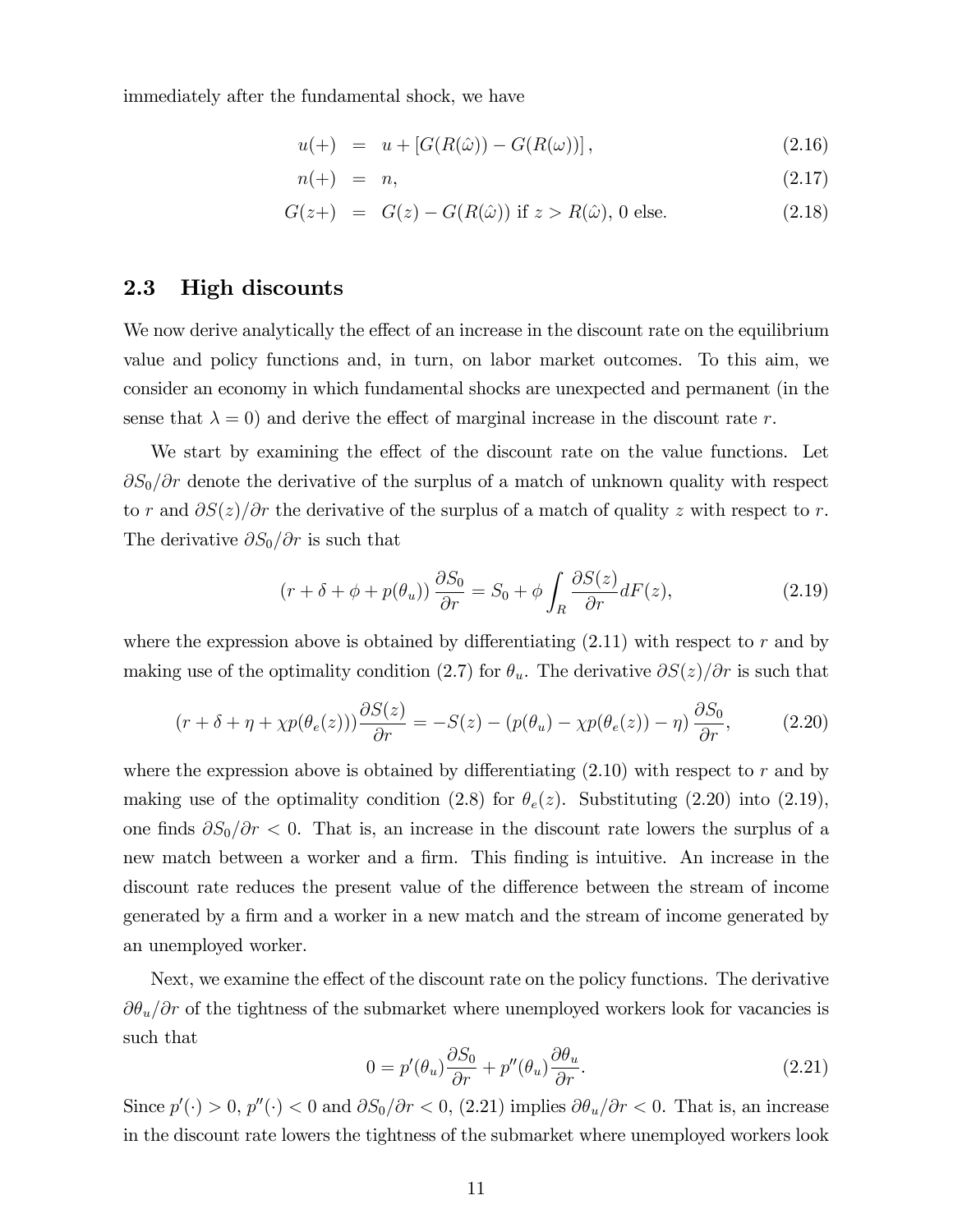for vacancies. This effect is easy to understand. An increase in the discount rate reduces the net value of a new match between an unemployed worker and a firm and, for this reason, firms reduce the number of vacancies targeted at unemployed workers. This is the effect of high discounts highlighted in Hall  $(2017)$ . In Hall  $(2017)$ , this effect is illustrated in a random search model where workers and firms bargain ex-post over the division of the surplus. The same effect is at work here, in a directed search model where firms commit ex-ante to the division of the surplus.

The derivative  $\partial R/\partial r$  of the reservation quality R is such that

$$
y\frac{\partial R}{\partial r} = \left[ (1 - \chi)p(\theta_u) - \eta \right] \frac{\partial S_0}{\partial r},\tag{2.22}
$$

where the expression above makes use of the optimality condition (2.8) for  $\theta_u$ . Since  $\partial S_0/\partial r$ , an increase in the discount rate lowers the reservation quality if  $(1-\chi)p(\theta_u) - \eta >$ 0 and raises the reservation quality if  $(1 - \chi)p(\theta_u) - \eta < 0$ . This effect is also easy to understand. The reservation quality  $R$  depends on the difference between the option value of unemployment–which is the option value of searching for a new match if the worker is unemployed rather than employed–and the option value of employment at the reservation quality–which is the option value of a change in the quality of the match. An increase in the discount rate lowers both option values. If  $(1 - \chi)p(\theta_u) - \eta > 0$ , the decline in the option value of unemployment dominates the decline in the option value of employment at the reservation quality and, hence, R falls. If  $(1 - \chi)p(\theta_u) - \eta < 0$ , the opposite is true. This effect is novel, as Hall (2017) only considers a model in which all matches are equally productive.

Let us look in some detail at the condition

$$
(1 - \chi)p(\theta_u) - \eta > 0. \tag{2.23}
$$

Condition  $(2.23)$  is effectively a condition under which the decision of breaking the match is an investment, in the sense that breaking the match involves future benefits and upfront costs. The condition is certainly satisfied if workers cannot search on the job  $(\chi = 0)$  and the quality of a firm-worker match is permanent ( $\eta = 0$ ). More generally, the condition is laxer when the job-finding rate  $p(\theta_u)$  for unemployed workers is higher, when the relative efficiency  $\chi$  of search on the job is lower, and when the rate  $\eta$  at which the quality of a match changes is lower. Empirically, the condition is likely to be satisfied. Indeed, the job-finding rate for unemployed worker is about 25% per month, the job-finding rate for employed workers is around 2% per month—which suggests that  $\chi$  is low—and the rate at which matches break-up is very low at long tenures—which suggests that  $\eta$  is low.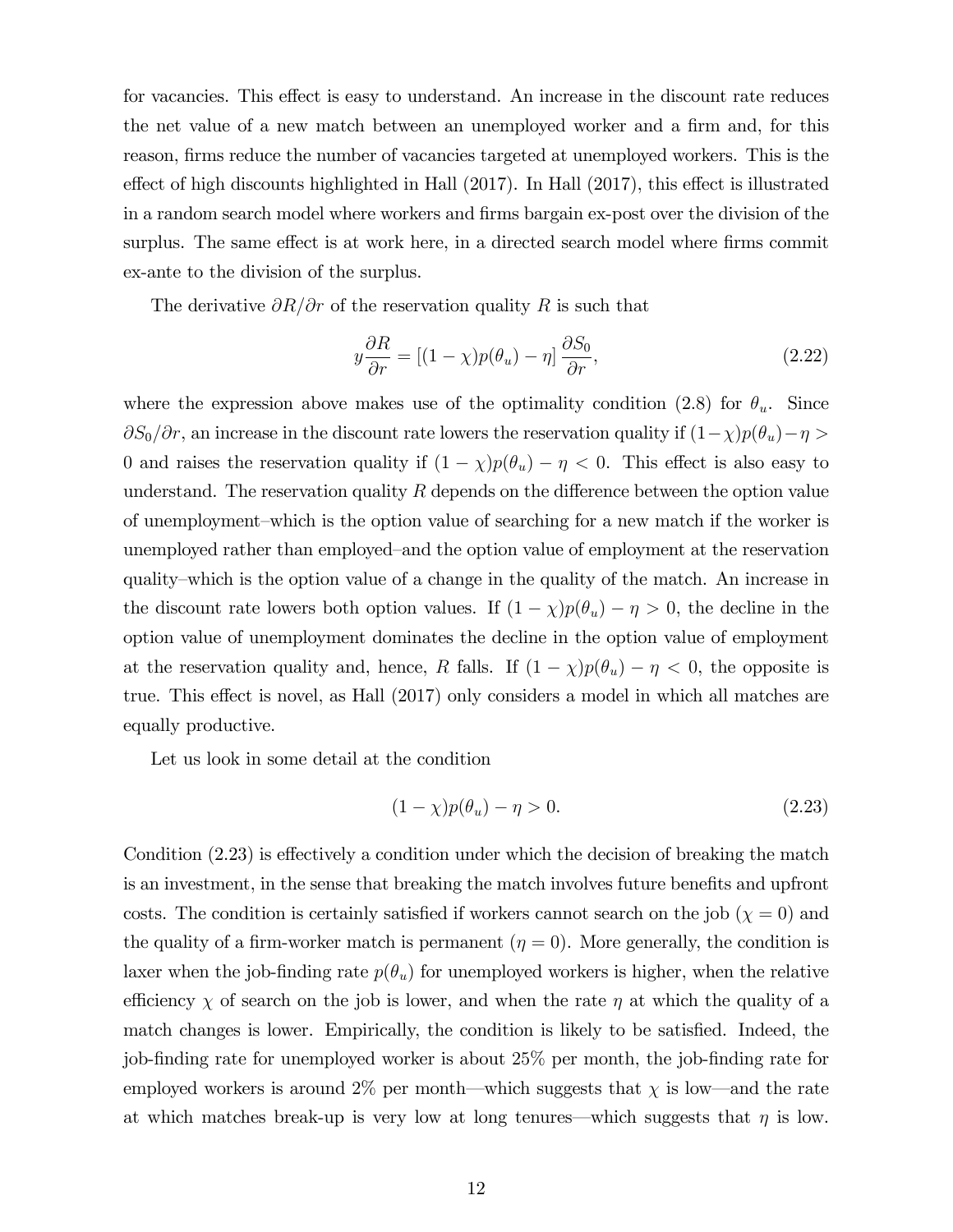Later on, we will make these observations precise. For now, we will proceed under the assumption that condition (2.23) holds.

Lastly, we examine the effect of an increase in the discount rate on the UE and EU rates. To this aim, suppose that, at the time of the positive shock to the discount rate, the distribution of workers across employment states is at its stationary level  $\{u^*, n^*, G^*\}$ . From  $(2.13)-(2.15)$ , it follows that

$$
u^* = \frac{h_{eu}^*}{h_{eu}^* + h_{ue}^*},\tag{2.24}
$$

$$
\frac{n^*}{1-u^*} = \frac{\delta + \eta + h_{ee}^*}{\delta + \eta + \phi(1 - F(R))},
$$
\n(2.25)

$$
G^*(z) = \frac{n^*\phi}{\delta + \eta} [F(z) - F(R)] - \chi \int_R^z p(\theta_e(\hat{z})) dG^*(\hat{z}), \qquad (2.26)
$$

where  $h_{ue}^*$ ,  $h_{eu}^*$  and  $h_{ee}^*$  denote the UE, EU and EE rates at the stationary distribution and are given by

$$
h_{ue}^* = p(\theta_u), \tag{2.27}
$$

$$
h_{eu}^* = \delta + \frac{n^*}{1 - u^*} \phi F(R), \qquad (2.28)
$$

$$
h_{ee}^* = \frac{\chi}{1 - u^*} \int p(\theta_e(z)) dG^*(z).
$$
 (2.29)

At the time of the positive shock to the discount factor, there is no instantaneous change in the distribution of workers across employment states. The UE and EU rates, however, do change because of the instantaneous change in the policy functions. In particular, the change in the UE and EU rates relative to  $h_{ue}^*$  and  $h_{eu}^*$  is

$$
\frac{\partial h_{ue}}{\partial r} = p'(\theta_u) \frac{\partial \theta_u}{\partial r} < 0,\tag{2.30}
$$

$$
\frac{\partial h_{eu}}{\partial r} = \frac{n^*}{1 - u^*} \phi F(R) \frac{\partial R}{\partial r} < 0. \tag{2.31}
$$

At the time of the discount factor shock, both the UE and the EU rate fall. Intuitively, an increase in the discount rate lowers the tightness facing unemployed workers and leads to a decline in the UE rate. Simultaneously, an increase in the discount rate lowers the reservation quality and leads to a decline in the EU rate. In the data, however, recessions start with a sharp increase in the EU rate coupled with a decline in the UE rate (see, e.g., Figure xx in Section 4).

Over time, the distribution of workers across employment states evolves according to the laws of motion (2.13)-(2.15). Once the distribution reaches its new steady-state, the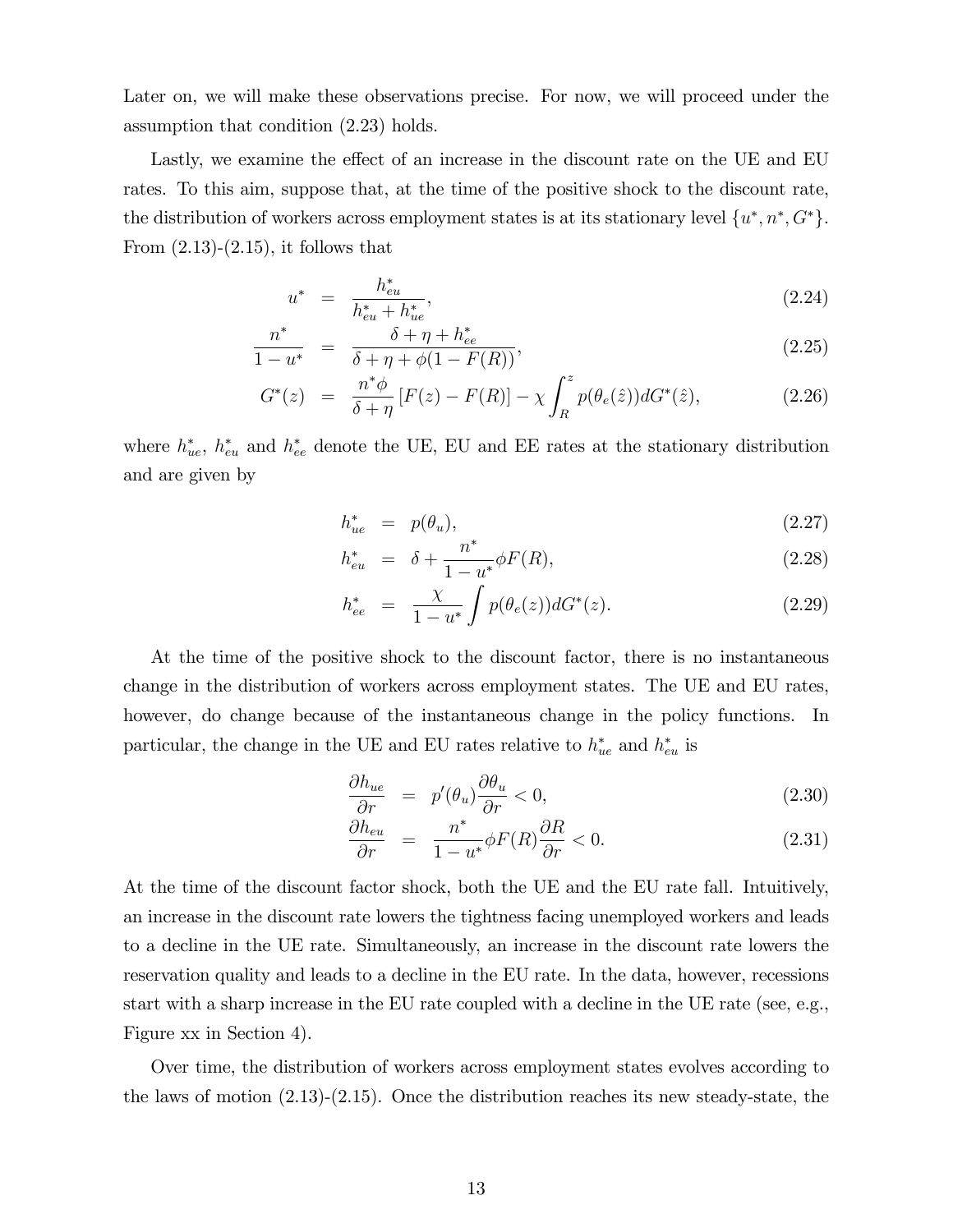change in the UE and EU rates relative to  $h_{ue}^*$  and  $h_{ee}^*$  is

$$
\frac{\partial h_{ue}^*}{\partial r} = p'(\theta_u) \frac{\partial \theta_u}{\partial r},\tag{2.32}
$$

$$
\frac{\partial h_{eu}^*}{\partial r} = \frac{\phi + (\delta + \eta)(\delta + \eta + h_{ee}^*)}{(\delta + \eta + \phi(1 - F(R)))^2} \phi F'(R) \frac{\partial R}{\partial r} + \frac{\phi F(R)}{\delta + \eta + \phi(1 - F(R))} \frac{\partial h_{ee}^*}{\partial r} (2.33)
$$

The derivative in (2.32) implies that the UE rate is lower at the new than at the old steady state. The derivative in (2.33) implies that the EU rate is lower at the new than at the old steady state, as long as the EE rate declines. Overall, a positive discount rate shock cannot possibly lead to a stationary equilibrium where the UE and EE rates are lower and the EU rate is higher. In the data, though, recessions feature precisely lower UE and EE rates, and a higher EU rate (see, e.g., Menzio and Shi, 2011).

We summarize the analysis of the baseline model in the following proposition.

**Proposition 1.** (High Discounts) Consider an unanticipated and permanent positive shock to the discount factor. If  $(1 - \chi)p(\theta_u) - \eta > 0$ , then:

- $(i)$  On impact, the shock lowers the UE and EU rates;
- (ii) In steady-state, the shock either lowers the UE and EU rates, or it lowers the UE rate and increases the EU and EE rates.

## 3 Calibration

In this section, we calibrate the model to reproduce some of the central features of the US labor market, such as the average UE, EU and EE rates and the negative relationship between EU and EE rates and the tenure of a worker at a particular job. Using the calibrated model, we measure the response of the labor market to a permanent increase in the discount rate. We find that the discount rate shock leads to a small decline in both the UE and EU rates and to an even smaller and transitory increase in the unemployment rate. These findings are problematic for the hypothesis of labor market fluctuations being driven by discount rate shocks. Indeed, in the US labor market, the UE and EU rates move against each other over the business cycle and their fluctuations are much larger than what implied by reasonable discount rate shocks.

#### 3.1 Parameters and data

The model is described by a handful of fundamentals. The search process is described by the vacancy cost k, the flow income of unemployment b, the job-finding rate function  $p(\theta)$ ,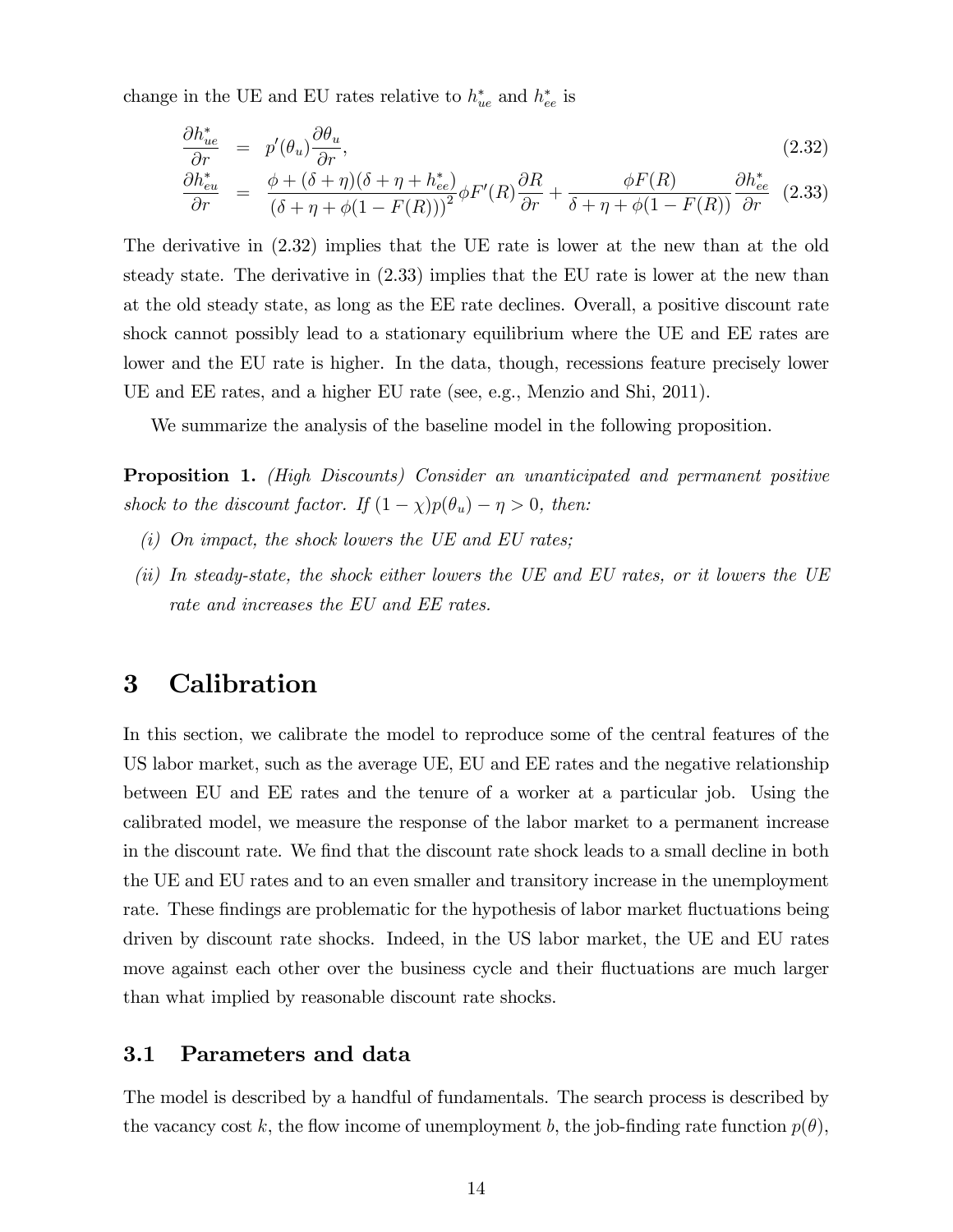and the relative efficiency of search on the job  $\chi$ . The production process is described by the aggregate component of productivity y, which we normalize to 1, the distribution  $F$  of the idiosyncratic component of productivity, and the rate  $\delta$  at which a firm-worker match is exogenously destroyed. The learning process is described by the rate  $\phi$  at which a firm and a worker learn the quality of their match and the rate  $\eta$  at which the quality is reset. We assume that  $p(\theta)$  is of the form  $\theta^{\alpha}$ , where  $\alpha \in (0,1)$  is the elasticity of the job-finding rate to the vacancy-to-applicant ratio. We assume that  $F(z)$  is a Weibull distribution with shape  $\tau$ , scale  $\sigma$  and a location parameter chosen so that the average of z is 1. The Weibull distribution encompasses distributions with declining density, hump-shaped density and a thick right tail, and hump-shaped densities and a thick left tail.

We calibrate the parameters using moments constructed from the US Census' Survey of Income and Program Participation (SIPP) for male workers with a high school degree and no further degree. We focus on male workers to minimize the discrepancy between the model—where workers are always in the labor force—and the data—where workers transition in and out of the labor force. We focus on high-school workers because they represent the largest as well as the median education group. We refer the reader to Menzio, Telyukova and Visschers (2016) for additional details on the data.

We calibrate  $k$  so that the steady-state UE rate in the model is the same as the average UE rate in the SIPP (25% per month). We calibrate  $\chi$  so that the steady-state EE rate in the model is the same as in the SIPP (1:8% per month). The EU rate in the SIPP is 0:5% per month, which implies a steady-state unemployment rate of 2:5% in the model. This is because our model abstracts from lifecycle considerations and, in particular, from the fact that young workers typically enter the labor market as unemployed. In order to reconcile our model without lifecycle and the data, we target a EU rate to 1.2%, which implies a steady-state unemployment of 5%. We use this as the target to calibrate  $\delta$ . The empirical EU and EE rates are corrected for time-aggregation bias.

We calibrate the parameters  $\phi$ ,  $\eta$ ,  $\tau$  and  $\sigma$  to fit the empirical profile of EU and EE transitions by tenure length. Formally, we minimize the distance between the model and the data with respect to: (i) the fraction of workers with  $t = 1, 2, \dots 60$  months of tenure in their job who, in the next month, leave for unemployment (EU rate by tenure) or for another job (EE rate by tenure); (ii) the fraction of workers who before reaching a tenure of  $t$  months in their job have left for unemployment (cumulated EU flow) or for another job (cumulated EE áow); (iii) the fraction of workers who reach a tenure of t months. Intuitively, the EU rate at short tenures is informative about  $\phi F(R)$  and the rate at which the EU rate declines with tenure is informative about  $\phi$ . The EE rate at short tenures is informative about the shape of F for z's above R and the EE rate at long tenures is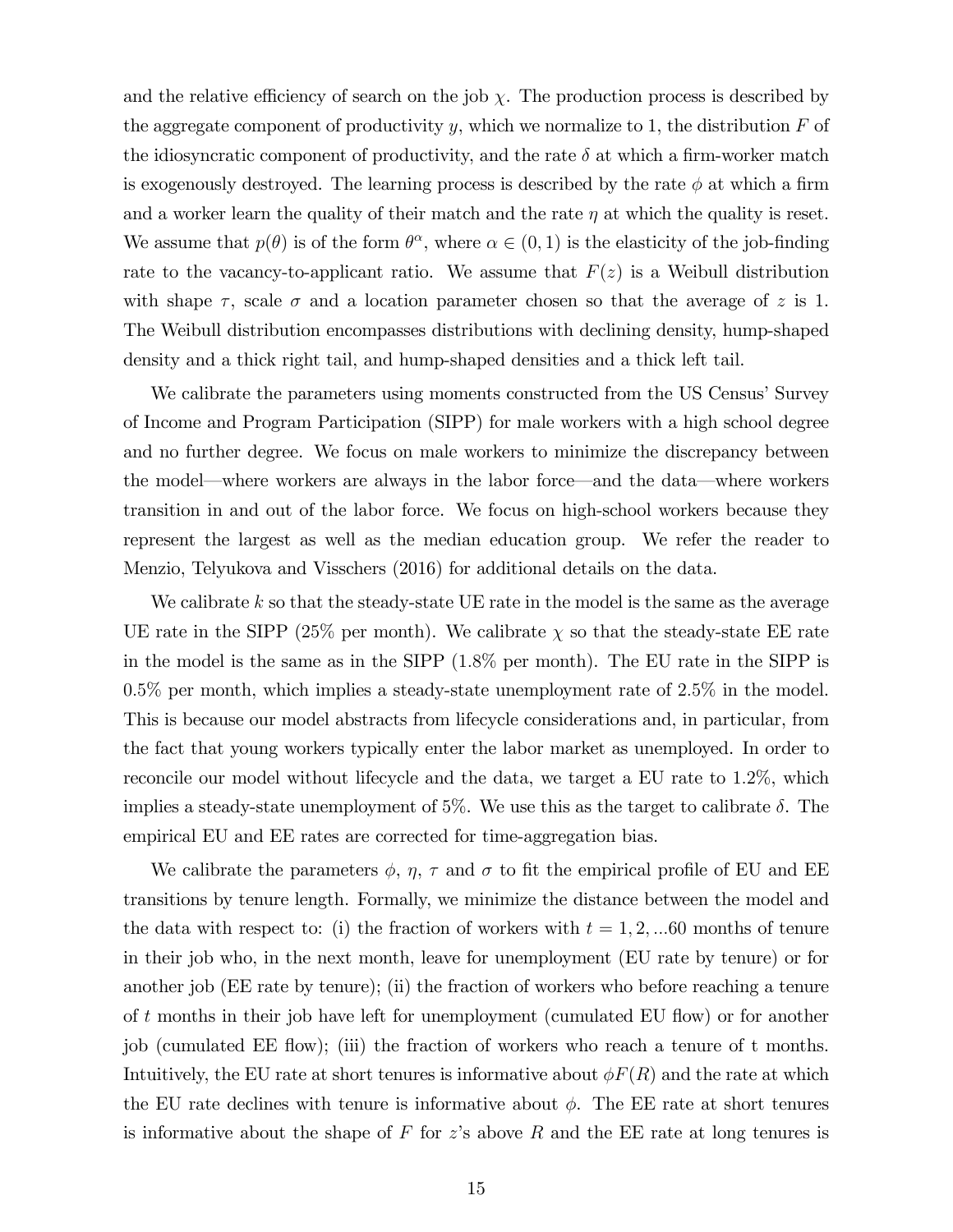informative about the rate at which the quality of a match is reset. To make the EU rate by tenure consistent with the corrected average EU rate of 1:2%, we shift up the EU tenure profile by  $1.2\% - .5\% = .7\%$ . The empirical EU and EE profiles are corrected for time-aggregation bias.

Lastly, we need to choose values for the parameters  $\alpha$  and b. We set the elasticity  $\alpha$  of the job-finding rate function with respect to the vacancy-to-applicant ratio to  $1/2$ , which is the value typically chosen in the literature. We set the flow unemployment income b to be equal to 70% of the average productivity of labor, which has now become the standard target thanks to Hall and Milgrom (2008). Our findings are qualitatively robust to changes in the value of these two parameters.

The calibrated F is a Weibull distribution with shape parameter  $\tau = 1.5$  and scale parameter  $\sigma = .41$ . This is a distribution with a standard deviation of 25%, a skewness of 1.1, and a kurtosis of 4.3. The calibrated  $\phi$  is 1.86, which implies that, on average, a firm and a worker learn about the quality of their match in 6 months. The calibrated  $\eta$ is 0:2, which implies that, on average, the quality of a match changes once every 5 years. The calibrated  $\chi$  is 0.65, which means that searching on the job is 35% less effective as search off the job. The calibrated value of the other parameters are  $k = .035, \delta = .012,$  $b = .77, r = .04.$ 

Figure 1 plots the tenure profiles of the EU and EE monthly rates and the cumulated EU and EE flows by tenure. Even though the model is parsimonious, it fits quite well the tenure profiles. Intuitively, the calibrated shape and scale of the  $F$  distribution place a lot of mass to the left of the reservation quality and, thus, generate the high value of the EU rate at short tenures. The high value of  $\phi$  generates the sharp decline of the EU rate profile (as well as the high value of the EE rate at short tenures). The shape of the F distribution generates the decline of the EE rate profile. The small value of  $\eta$  sustains a small but positive EE rate at long tenures.

As expected, condition  $(2.23)$  is satisfied at the calibrated parameter values. The jobfinding rate for unemployed workers is  $p(\theta_u) = .25 \times 12 = 3.1$  per year. The difference between the efficiency of search off and on the job is  $1 - \chi = .35$ . The rate at which the quality of a match is reset is  $\eta = .2$  per year. Overall,  $(1 - \chi)p(\theta_u) - \eta = .83 > 0$ . Since condition (2.23) holds, Proposition 1 applies to the calibrated model.

#### 3.2 Discount shock

Using the calibrated model, we compute the response of the labor market to a positive discount rate shock. We assume that the economy is at the steady state associated with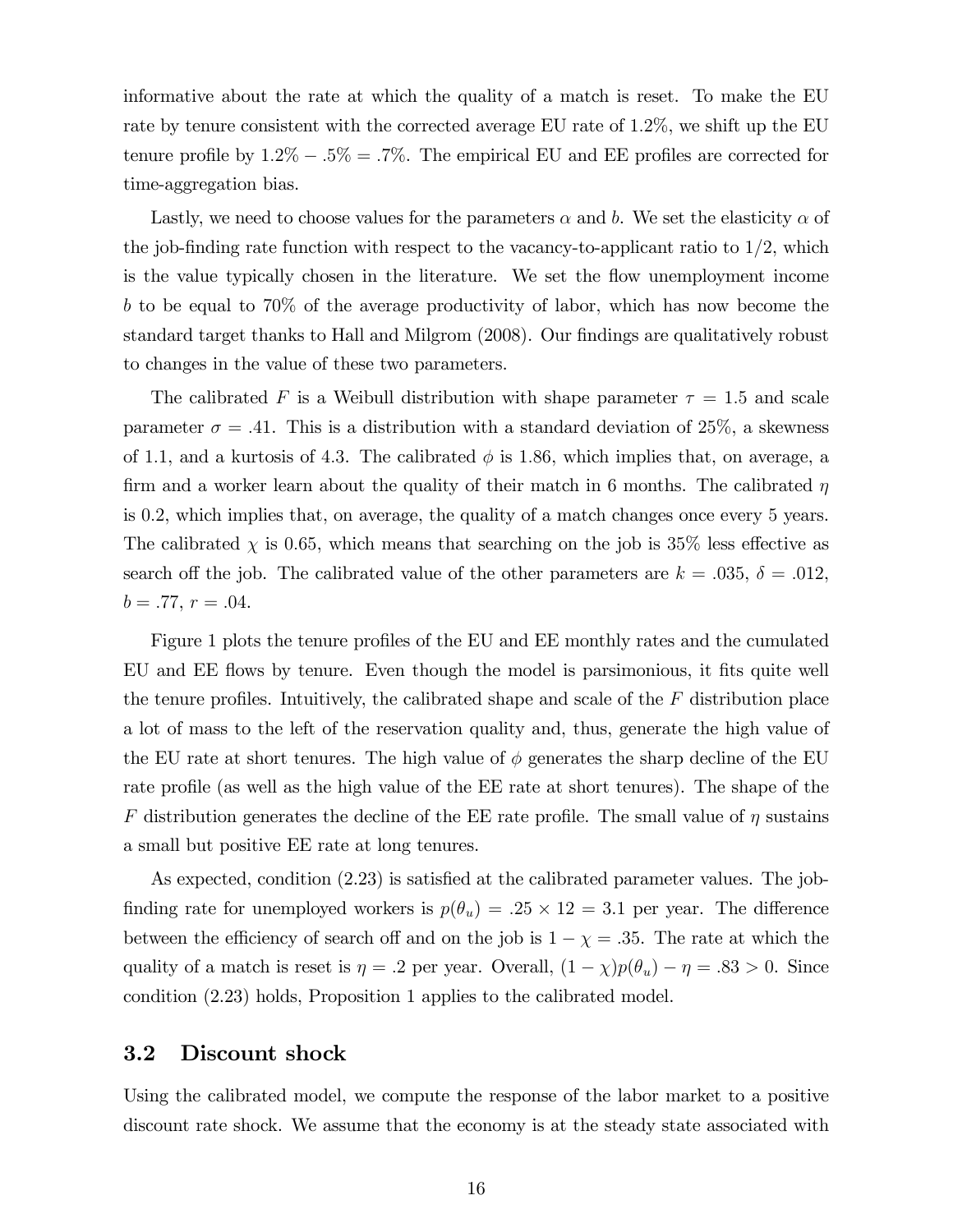

Notes: EU and EE tenure profiles for male workers with high school degree in SIPP (thin) and in the model (thick).

Figure 1: Transition Rates by Tenure

a discount rate r of  $4\%$  per year (the steady state at which the model is calibrated). We then hit the economy with an unanticipated and permanent increase in the discount rate from 4 to 10% per year. While the exact magnitude of the discount rate shock is somewhat arbitrary, it is similar to the change in the yearly discount rate required to rationalize the cyclical volatility of stock market prices (see Table 3 in Hall  $2017$ ).<sup>1</sup>

The left panel in Figure 2 shows the response of the UE, EU and EE rates to the discount rate shock. The UE rate falls by 5%. The EU rate falls by approximately 5% on impact. Over time, the EU rate keeps falling and reaches a level that is about 10% lower than before the shock. The EE rate falls by  $15\%$  on impact. Over time, the EE rate recovers and settles at a level that is about 10% lower than before the shock.

The findings in the left panel are easy to understand. The UE rate falls because, as pointed out by Hall (2017) and shown in Proposition 1, the increase in the discount rate lowers the net value of a new match between a firm and an unemployed worker and, thus,

 $1$ To be precise, Hall (2017) recovers from the stock market prices a vector of state-dependent marginal utilities for income which, together with the rate of transition across states, implies state-dependent discount rates. While the block recursivity of the model would have allowed to study the effect of statedependent marginal utilities of income, we thought it would be more transparent to show the effect of a one-time unanticipated shock to the discount rate.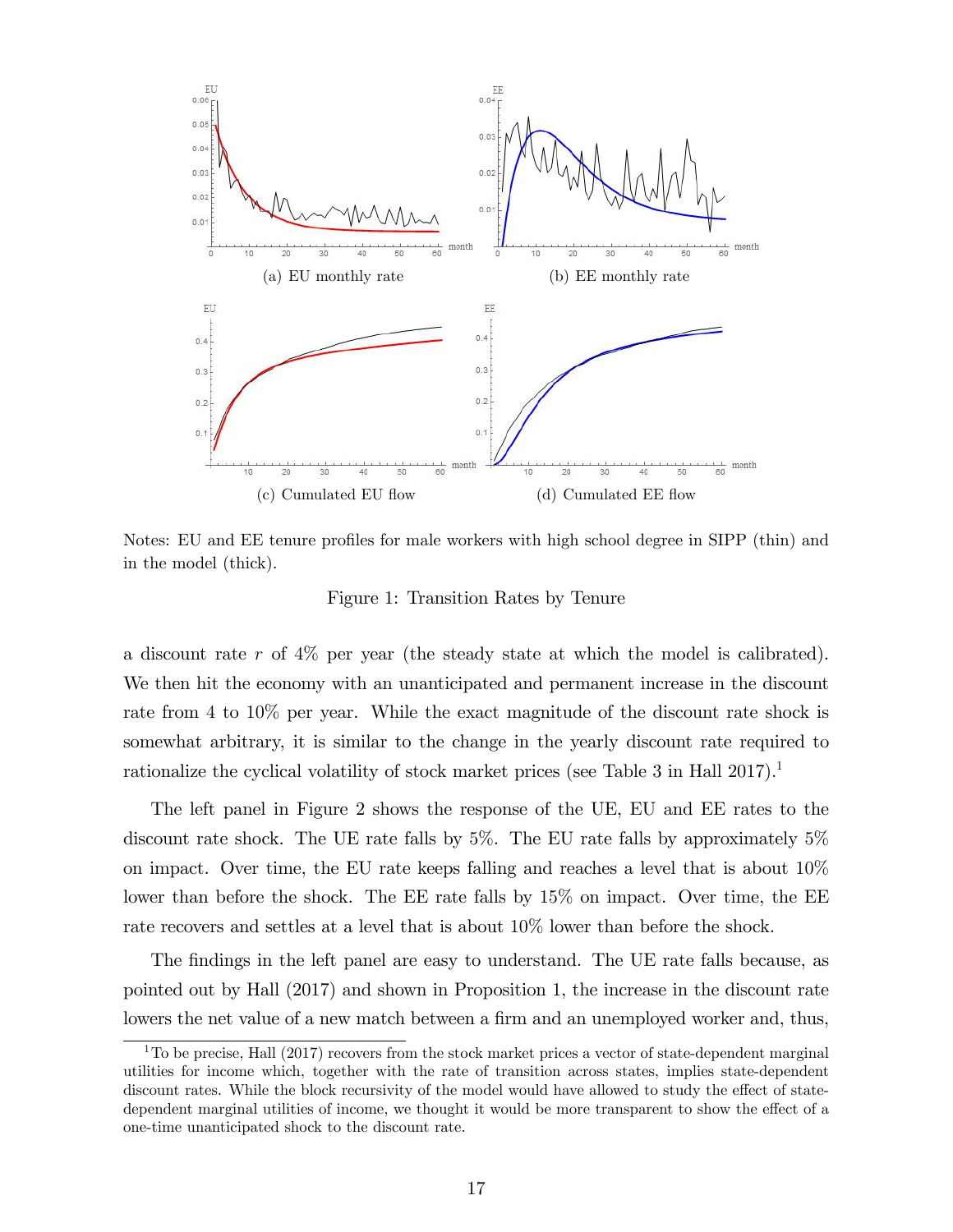

Notes: Percentage change relative to steady state for  $u$  (thick blue), UE rate (green), EU rate (red), EE rate (dashed black) v (purple),  $\theta$  (dashed gray). Transition rates computed by comparing employment state at one-month intervals and then aggregated at quarterly level.

Figure 2: High Discounts

induces firms to reduce the number of vacancies targeted at unemployment workers. On impact, the EU rate falls because, as shown in Proposition 1, the increase in the discount rate lowers the option value of unemployment more than the option value of employment and, hence, induces firms and workers to lower their reservation quality. Over time, the EU rate keeps falling because—due to the decline in the EE rate—the fraction of workers employed in new matches of unknown quality keeps falling. On impact, the EE rate falls because the increase in the discount rate lowers the return from experimenting with new matches and, thus, induces firms to reduce the number of vacancies targeted at employed workers. Over time, the EE rate recovers as the composition of employed workers shifts towards matches of lower quality, which tend to have a higher EE rate.

The right panel in Figure 2 shows the response of unemployment, vacancies and aggregate market tightness. The unemployment rate is subject to two opposing forces. On the one hand, unemployment is pushed up by the decline in the UE rate. On the other hand, unemployment is pushed down by the decline in the EU rate. On impact, the two forces nearly cancel each other and unemployment barely changes. Over time, the second force becomes stronger and stronger and unemployment starts falling. Eventually, unemployment settles down to a level that is 5% lower than before the shock. The vacancy rate falls by about  $15\%$ . The aggregate tightness of the labor market, defined as the ratio of vacancies to unemployment, falls by 10%.

Even though the discount rate shock does not affect technology directly, it does lead to a decline in labor productivity. Intuitively, the increase in the discount rate shifts the distribution of employed workers towards matches of lower quality. First, the increase in the discount rate lowers the reservation quality and, for this reason, it lowers the rate at which workers leave low quality matches for unemployment. Second, the increase in the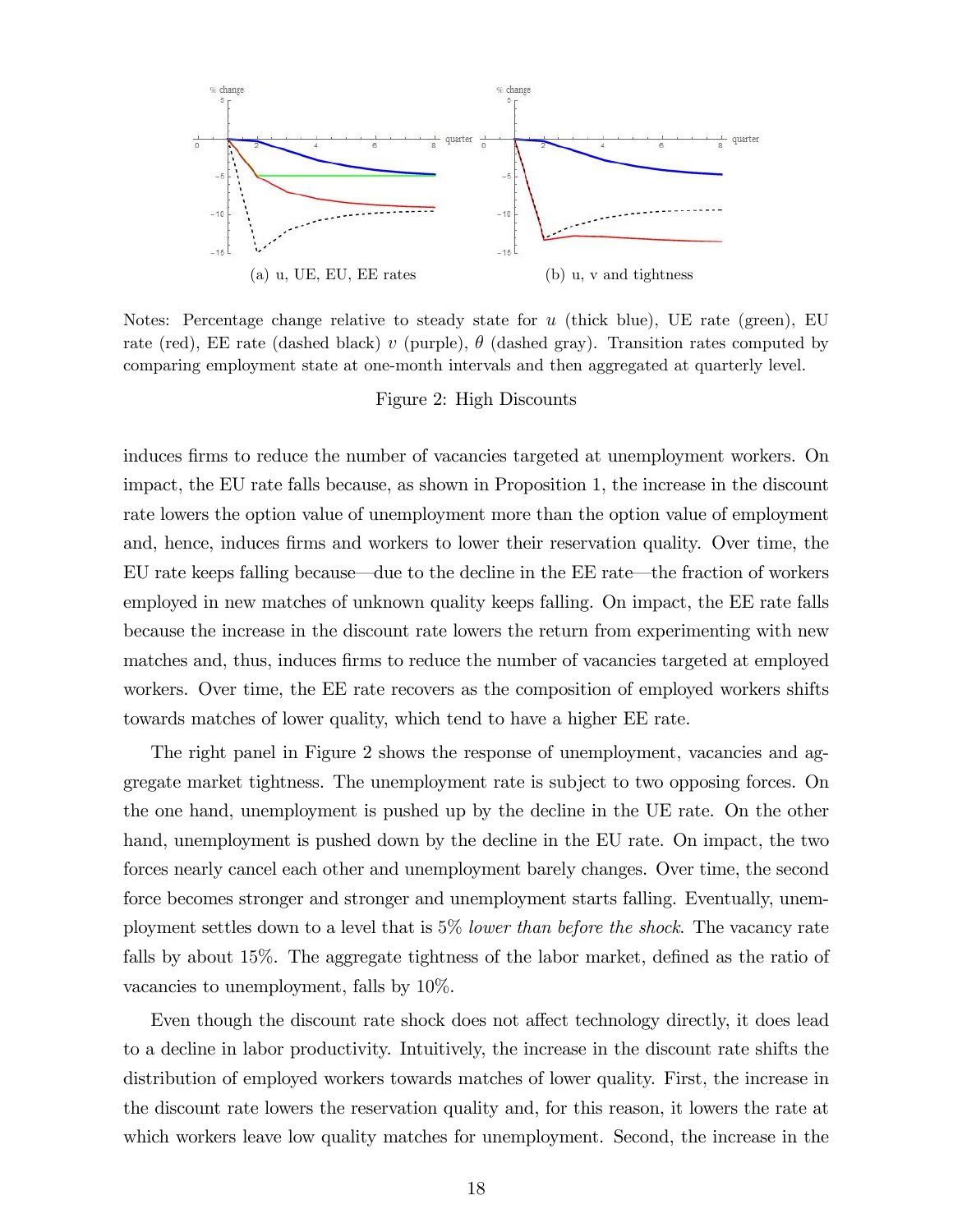discount rate lowers the number of vacancies that firms target to employed workers and, for this reason, it lowers the rate at which workers leave low quality matches for other matches. Overall, labor productivity declines by :5%. Borrowing the language of Barlevy  $(2002)$ , we say that an increase in the discount rate has a "sullying" effect on the economy.

Clearly, the response of the labor market to an increase in the discount rate does not resemble the behavior of the US labor market in a typical recession. In a typical US recession, the UE rate falls by about 30%, the EU rate increases by about 20% and, as a result of both the movement in the UE and EU rates, the unemployment rate increases by around 50%. An increase in the discount rate, in contrast, leads to a decline in both the UE and the EU rate. The decline in the EU rate dominates the decline in the UE rate and the unemployment rate actually falls, albeit by only 5%.

Kehoe, Midrigan and Pastorino (2017) show that, by introducing human capital accumulation on the job, the response of the UE rate to a discount rate shock can be magnified. Intuitively, when workers accumulate human capital on the job, the payoffs to a match between a firm and an unemployed worker become more backloaded relative to the payoff to an unemployed worker and, for this reason, vacancy creation and the UE rate become more sensitive to changes in the discount rate. In Section 4, we embed human capital accumulation into our model and show that it not only amplifies the response of the UE rate to discount rate shocks, but it also switches the direction of the response of the EU rate.

#### 3.3 Productivity shock

It is instructive to compare the responses of the labor market to an increase in the discount rate and to a negative productivity shock. We assume that the economy is at the steady state associated with an aggregate component of productivity  $y$  of 1. We then hit the economy with an unanticipated and permanent 5% decline to the aggregate component of labor productivity. While the exact magnitude of the productivity shock is arbitrary, it is approximately equal to a 2 standard deviations change.

The left panel in Figure 3 shows the response of the UE, EU and EE rates. The UE rate falls by 10%. The EU rate increases by more than 40% on impact and then falls to a level that is 20% higher than before the shock. The EE rate falls by a little more than 10%. As explained in detail in Menzio and Shi (2011), the UE rate falls because the decline in the aggregate component of productivity lowers the net value of a match between a firm and an unemployed worker and, thus, induces firms to target fewer vacancies to each unemployed worker. The response of the EU rate is also easy to understand. The decline in the aggregate component of productivity lowers the gap between the income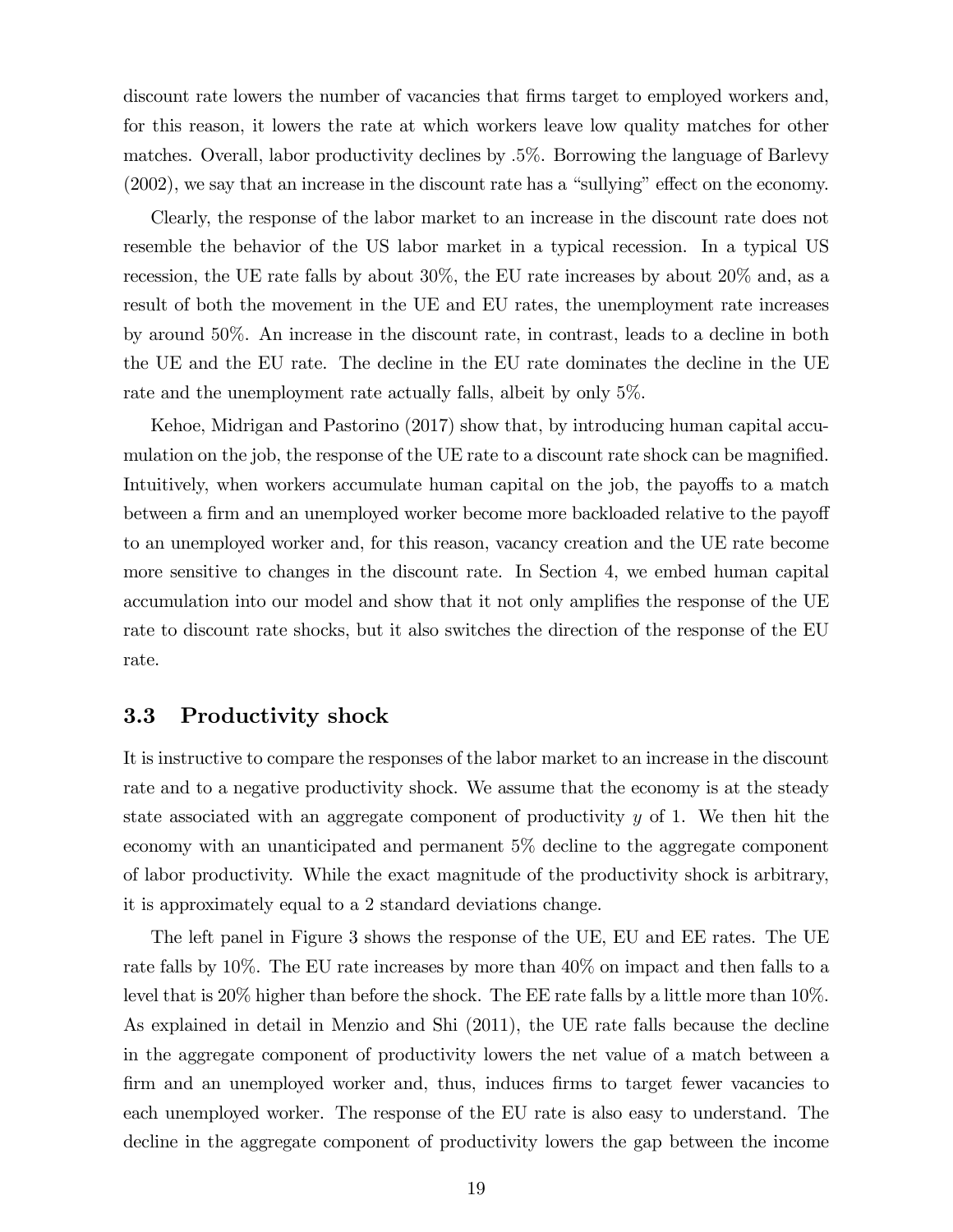

Notes: Percentage change relative to steady state for  $u$  (thick blue), UE rate (green), EU rate (red), EE rate (dashed black) v (purple),  $\theta$  (dashed grey). Transition rates computed by comparing employment state at one-month intervals and then aggregated at quarterly level.

#### Figure 3: Low Productivity

generated by a firm-worker match and the income generated by an unemployed worker and, for this reason, the reservation quality rises. The EE rate falls because the decline in the aggregate component of productivity lowers, on average, the return to experimenting with new matches.

The right panel in Figure 3 shows the response of unemployment, vacancies and aggregate market tightness. Unemployment increases by 25%, as the result of both the decline in the UE rate and the rise in the EU rate. Vacancies fall by 5%, as the result of two opposing forces. On the one hand, firms target fewer vacancies per each unemployed worker as well as fewer vacancies per each employed worker. This tends to lower vacancies. On the other hand, the fraction of unemployed workers increases and firms target more vacancies per unemployed than per employed worker. This tends to increase vacancies. The net effect is a decline in vacancies.

We also find that labor productivity falls by  $4.5\%$ , less than the  $5\%$  shock in the aggregate component of productivity  $y$ . The decline in labor productivity is muted because, in response to the shock, Örms and workers increase their reservation quality causing an increase in the average idiosyncratic component of productivity z. Borrowing the language of Mortensen and Pissarides (1994), we say that a negative shock to the aggregate component of productivity has a "cleansing" effect on the economy.

Overall, the response of the labor market to the negative productivity shock resembles qualitatively the behavior of the labor market in a typical US recession: the UE and EE rate fall and the EU rate increases, unemployment rises while vacancies fall. Moreover, as in the data, the fluctuations in labor market outcomes are much larger than the fluctuations in productivity. The response of the UE rate is 2:5 times larger than the change in productivity, the response of the EU rate is 4 times larger, the response of unemployment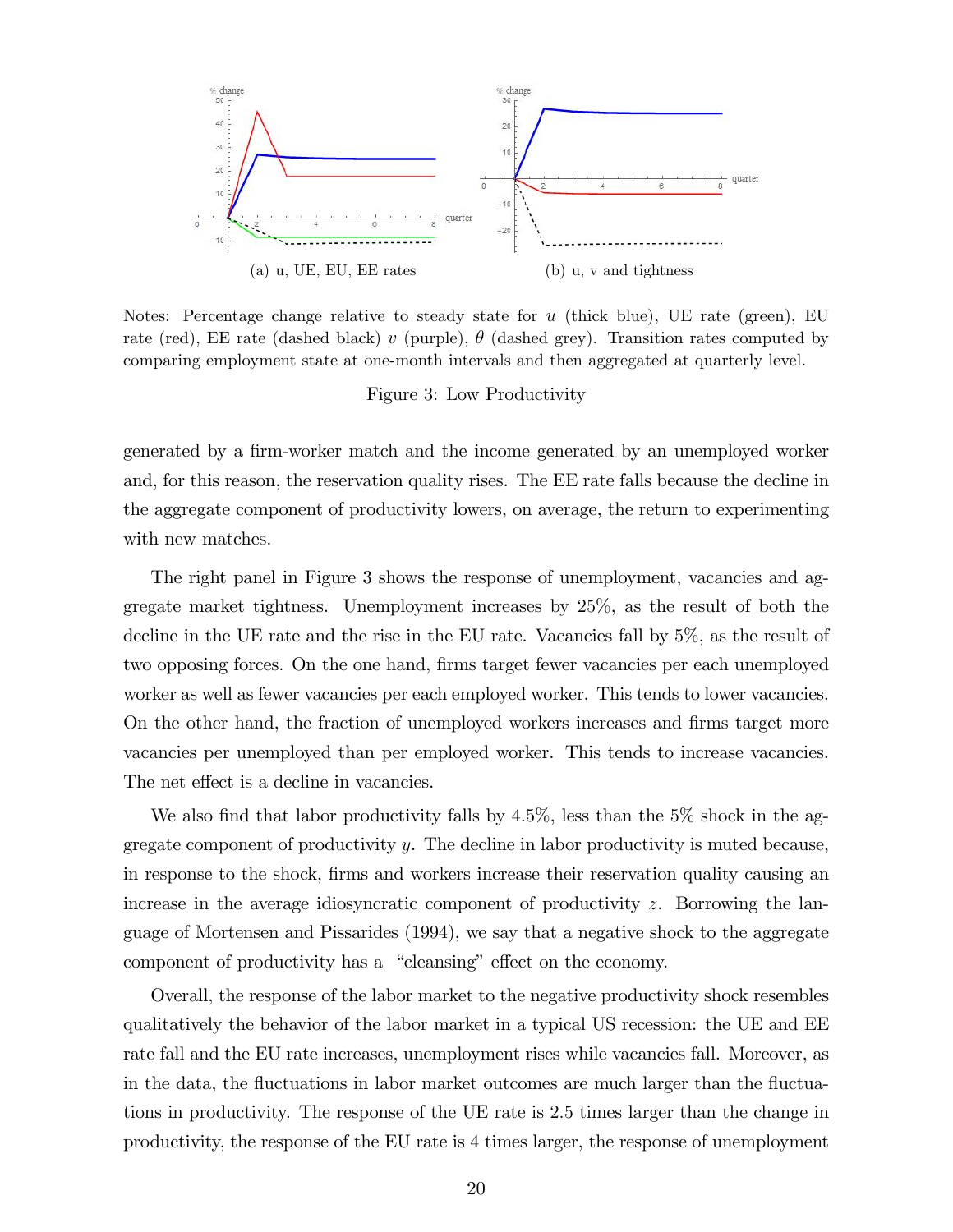is 6 times larger. These findings confirm the results in Menzio and Shi  $(2011)$ , even though the model considered here is richer and the calibration strategy uses more data.

The main shortcoming of the hypothesis that labor market fluctuations are driven by aggregate productivity shocks is not the lack of amplification (a point first made by Shimer 2005 and then prominently repeated by Hall 2017 and Sargent and Ljungqvist 2017), but the fact that, since 1984, the correlation between labor productivity and unemployement is effectively zero. Kaplan and Menzio  $(2016)$ , Gali and van Rens  $(2018)$  and Golosov and Menzio (2018) propose alternative theories of recessions that display no correlation between labor productivity and unemployment and that, unlike the discount rate shock theory, do not generate counterfactual movements in the EU rate.

## 4 Human capital accumulation

In this section, we measure the effect of an increase in the discount rate using a calibrated version of the model in which workers accumulate human capital on the job. We find that a permanent increase in the discount rate leads to a large decline in the aggregate UE rate, a large increase in the aggregate EU rate, and to an even larger increase in aggregate unemployment. Thus, accounting for human capital accumulation makes the aggregate response of the labor market to the discount rate shock consistent with the aggregate behavior of the US labor market in recessions. We also find that the discount rate shock leads to fluctuations in labor market outcomes that differ across young and old workers: a decline in the UE rate for workers aged 21-31 that is four times larger than for workers aged 51-60, a large increase in the EU rate for workers aged 21-31 and a small decrease in the EU rate for workers aged 51-60. These disaggregated Öndings are problematic for the hypothesis that labor market fluctuations are driven by discount rate shocks since, in the data, the cyclical fluctuations of UE and EU rates are very similar across age groups.

#### 4.1 Model and calibration

Menzio, Telyukova and Visschers (2016, henceforth MTV) contains a lifecycle version of our model in which workers accumulate human capital on the job. More specifically, workers enter the labor market when young and exit the labor market when old according to probabilistic functions  $\mu(t)$  and  $\nu(t)$  of the worker's age t. The labor market is organized in submarkets indexed by the value x offered by the vacancy to the worker and by the required human capital,  $h$ , and age,  $t$ , of the worker. Workers choose in which submarket to search and Örms choose in which submarket to open vacancies, taking as given the equilibrium tightness function  $\theta(x, h, t)$ . When matched, a firm and a worker produce a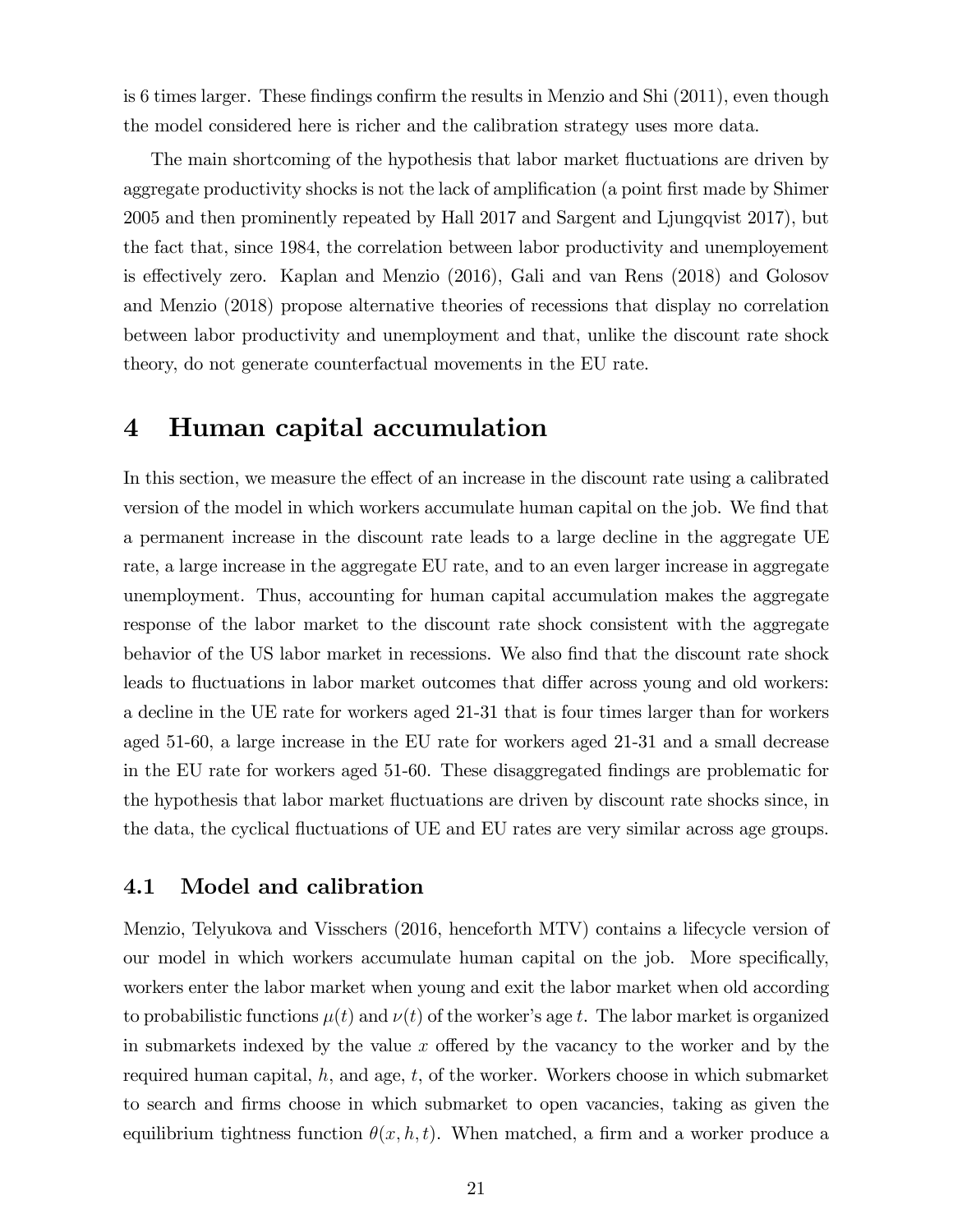flow of  $hzy$  units of output. The quality z of the match is initially unknown, it is discovered at the rate  $\phi$ , and it is redrawn at the rate  $\eta$ . The wage of the worker is set as a constant fraction of the output flow, where the fraction obviously depends on the offered value  $x$ . The human capital of the worker depends on his months of work-experience e according to the function  $h = g(e)$ . We refer the reader to MTV for an exhaustive description of the environment, the equilibrium conditions and the welfare properties of the equilibrium.

MTV calibrate the model using SIPP data on male workers with a high-school degree. As we did in Section 3, they calibrate the model to match the average UE, EU and EE rates and the cumulated EU and EE rates by workers' tenure at a given job. They calibrate the probability of entry into and exit from the labor market to match the fraction of workers of age t entering and exiting the labor market. They calibrate the human capital accumulation function, which they take to have the functional form  $g(e) = (1 - \rho_1) +$  $\rho_1(1+e)^{\rho_2}$ , to match the lifecycle profile of average wages.

Table 1 in MTV contains the calibrated value of the parameters. Here, it suffices to say that the calibrated human capital accumulation function ( $\rho_1 = 4.3$  and  $\rho_2 = .065$ ) displays steep decreasing returns to experience, in the sense that a worker's productivity nearly doubles with the first 2.5 years of experience and only increases by an additional 45% with the next 5 years of experience. Tables 2, 3 and 4 in MTV report the fit between the targeted moment and the data. Figures 12, 14 and 16 in MTV show that the calibrated model explains well the profile of the UE, EU and EE rates across different age groups. We are therefore comfortable in using their model to assess the impact of a discount rate shock for workers in different age groups.

#### 4.2 Discount shock

Using the calibrated model, we compute the response of the labor market to a positive discount rate shock. As in Section 3, we assume that the economy is at the steady state associated with a discount rate of 4% per year. We then hit the economy with an unanticipated, permanent increase in the discount rate from 4 to 10%.

The left panel in Figure 4 shows the response of the aggregate UE, EU and EE rates to the discount rate shock. The aggregate UE rate falls by approximately 18%. The aggregate EU rate increases by almost 50% on impact and then settles down to a level that is 15% higher than before the shock. The aggregate EE rate falls by approximately 25%. The right panel in Figure 4 shows the response of aggregate unemployment, vacancies and tightness. The aggregate unemployment rate increases by almost 30% and the aggregate vacancy rate falls by about 20%.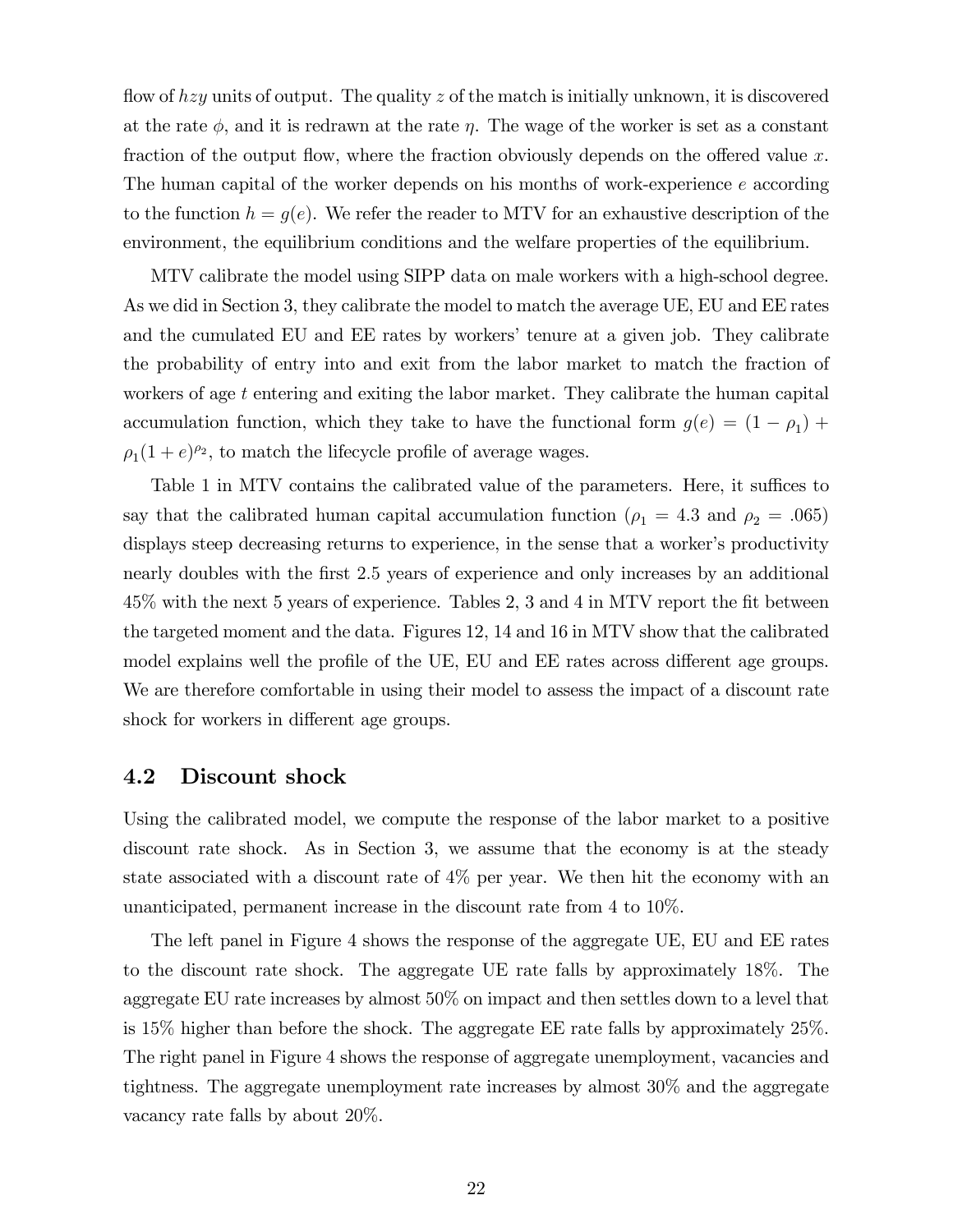

Notes: Percentage change relative to steady state for  $u$  (thick blue), UE rate (green), EU rate (red), EE rate (dashed black) v (purple),  $\theta$  (dashed grey).

Figure 4: High Discounts

A comparison between Figures 2 and 4 makes it absolutely clear that the response of the labor market to a discount rate shock changes dramatically once we take into account the fact that workers accumulate human capital while employed. In response to the same discount rate shock, the aggregate UE rate declines by 18% rather than 5%. In response to the same discount rate shock, the aggregate EU rate increases by about 15% rather than falling by 10%. Overall, the unemployment rate increases by almost 30% rather than falling by 5%. Once we take into account human capital accumulation on the job, not only does the aggregate UE rate become more sensitive to discount rate shocks (a point already made by Kehoe, Midrigan and Pastorino 2017), but the aggregate EU rate responds with the opposite sign.

We now turn to examine the response to the UE, EU and EE rates at a more disaggregated level. Figure 5 reports the response of transition and unemployment for workers in the age groups 21-30, 31-40, 41-50 and 51-60. For the youngest group of workers, the UE rate falls by 20% and the EU rate nearly doubles on impact and then settles at a level that is 40% higher than before the shock. The unemployment rate for these workers rises by 60%. For workers in the age group 31-40, the UE rate falls by 10% and the EU rate increases by 30% on impact and then settles at a level that is 5% higher than before the shock. The unemployment rate for these workers increases by about 18%. For the workers in the age group 41-50, the UE rate falls by 6% and the EU rate increases by 10% on impact and then quickly falls back to about the same level as before the shock. The unemployment rate for these workers increases by about 5%. For the oldest group of workers, the UE rate falls by  $5\%$  and the EU rate *falls* by  $2\%$ . The unemployment rate for these workers increases by about 2%.

The disaggregated analysis highlights two novel implications of discount rate shocks. First, the increase in the discount rate generates much larger responses in the UE rate of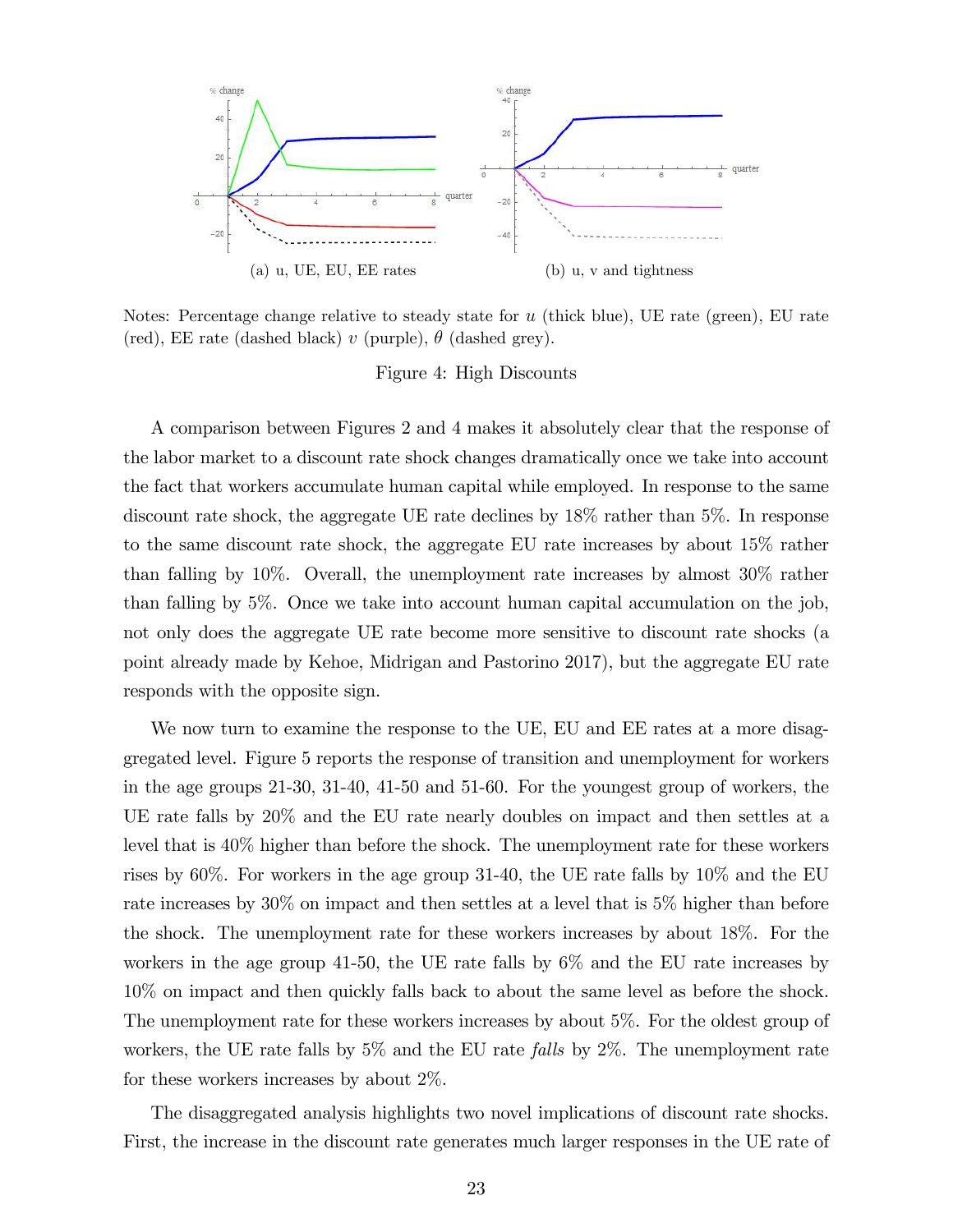

Notes: Percentage change relative to steady state for  $u$  (thick blue), UE rate (green), EU rate (red), EE rate (dashed black) for different age groups.

Figure 5: High Discounts by Worker's Age

younger workers than in the UE rate of older workers. For workers aged 21-30, the UE rate falls by 20%. For workers aged 51-60, the UE rate falls by 5%. Second, the increase in the discount rate generates a positive response in the EU rate of younger workers and a negative response in the EU rate of older workers. For workers aged 21-30, the EU rate increases by 40%. For workers aged 51-60, the EU rate falls by 2%. As a result of these heterogeneous responses, the increase in the discount rate generates unemployment fluctuations that decline sharply with age.

The findings in Figures 4 and 5 are easy to understand. Consider the UE rate. The higher is the rate at which workers accumulate human capital on the job, the more backloaded is the value of a match between a firm and an unemployed worker relative to the value of unemployment. Hence, the higher is the rate of human capital accumulation, the more sensitive is the UE rate to an increase in the discount rate. Next, consider the EU rate. When workers do not accumulate human capital on the job, the value of a marginal firm-worker match is frontloaded relative to the value of unemployment. When this is the case, breaking a marginal match is an investment and the reservation quality falls in response to an increase in the discount rate. When workers accumulate human capital on the job at a sufficiently high rate, the value of a marginal firm-worker match becomes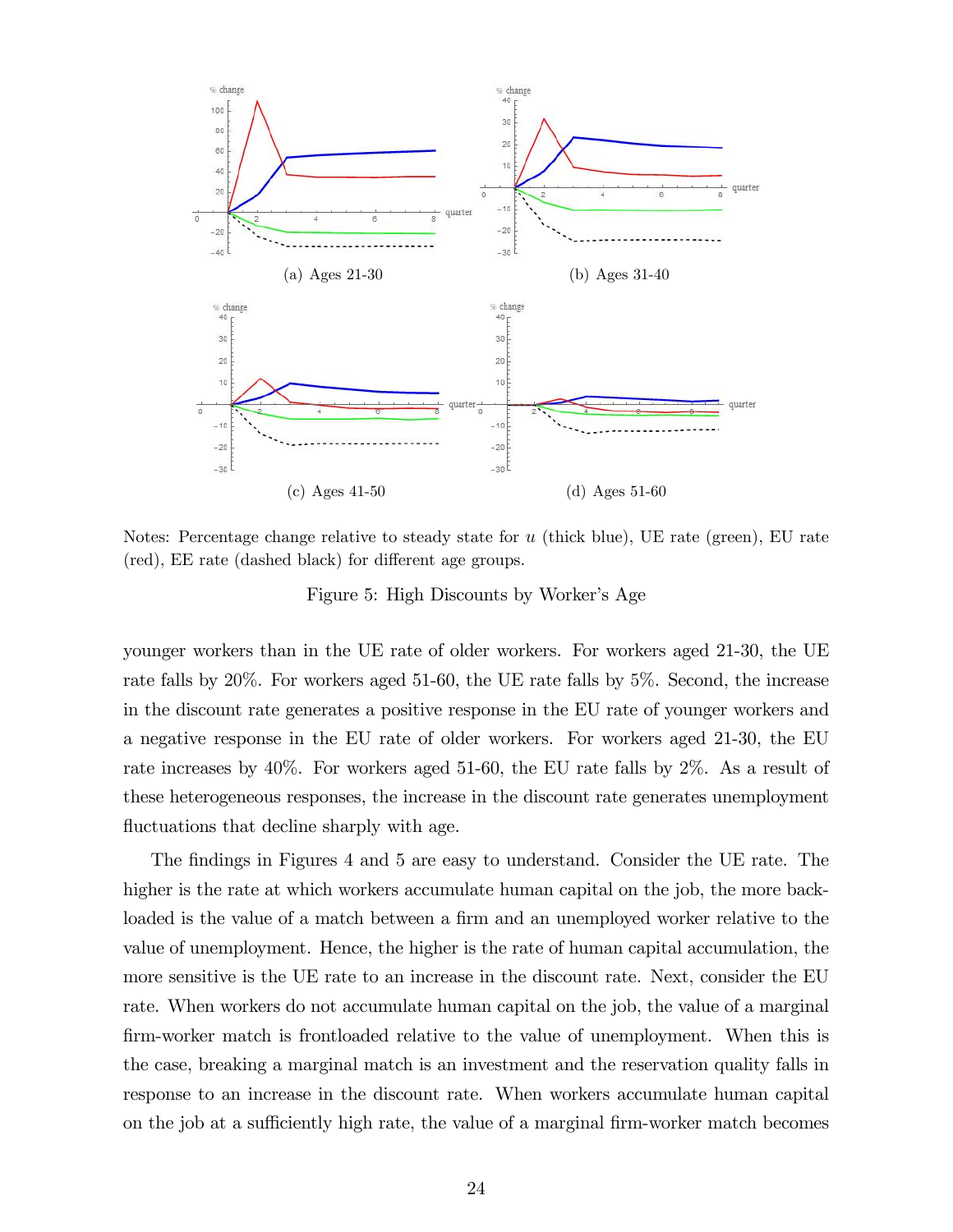

Figure 6: UE and EU Rates by Worker's Age

backloaded relative to the value of unemployment. When this is the case, keeping a marginal match is an investment and the reservation quality rises in response to an increase in the discount rate.

At the aggregate level, the rate at which workers accumulate human capital is high enough for an increase in the discount rate to generate a large decline in the EU rate and a large increase in the EU rate. The rate at which workers accumulate human capital on the job, though, falls sharply over the lifecycle. For this reason, an increase in the discount rate generates a larger response in the UE rate of younger workers than in the UE rate of older workers, and a positive response in the EU rate of younger workers and a negative response in the EU rate of older workers.

The findings in Figure 4 seemingly vindicate the hypothesis of labor market fluctuations being driven by discount rate shocks. Indeed, as in a typical US recession, the response of the labor market to an increase in the discount rate features a sizeable decline in the aggregate UE rate, an equally sizeable increase in the aggregate EU rate, and an even larger increase in unemployment. The findings in Figure 5, though, highlight a new set of problems for the hypothesis. In a typical US recession, the decline in the UE rate is the same for younger and older workers (see the top panel of Figure 6). In response to an increase in the discount rate shock, the UE rate falls by 4 times more for workers aged 21-30 than for workers aged 41-60. In a typical US recession, the EU rate increases for workers of all ages, and in percentage terms by approximately the same amount. In response to an increase in the discount rate shock, the EU rate falls for workers aged 21-30 more than for workers aged 31-40, it does not change for workers aged 41-50, and it falls for workers aged 51-60. Similar counterfactual predictions of a discount rate shock could be derived by comparing the response of the UE and EU rates of worker with a high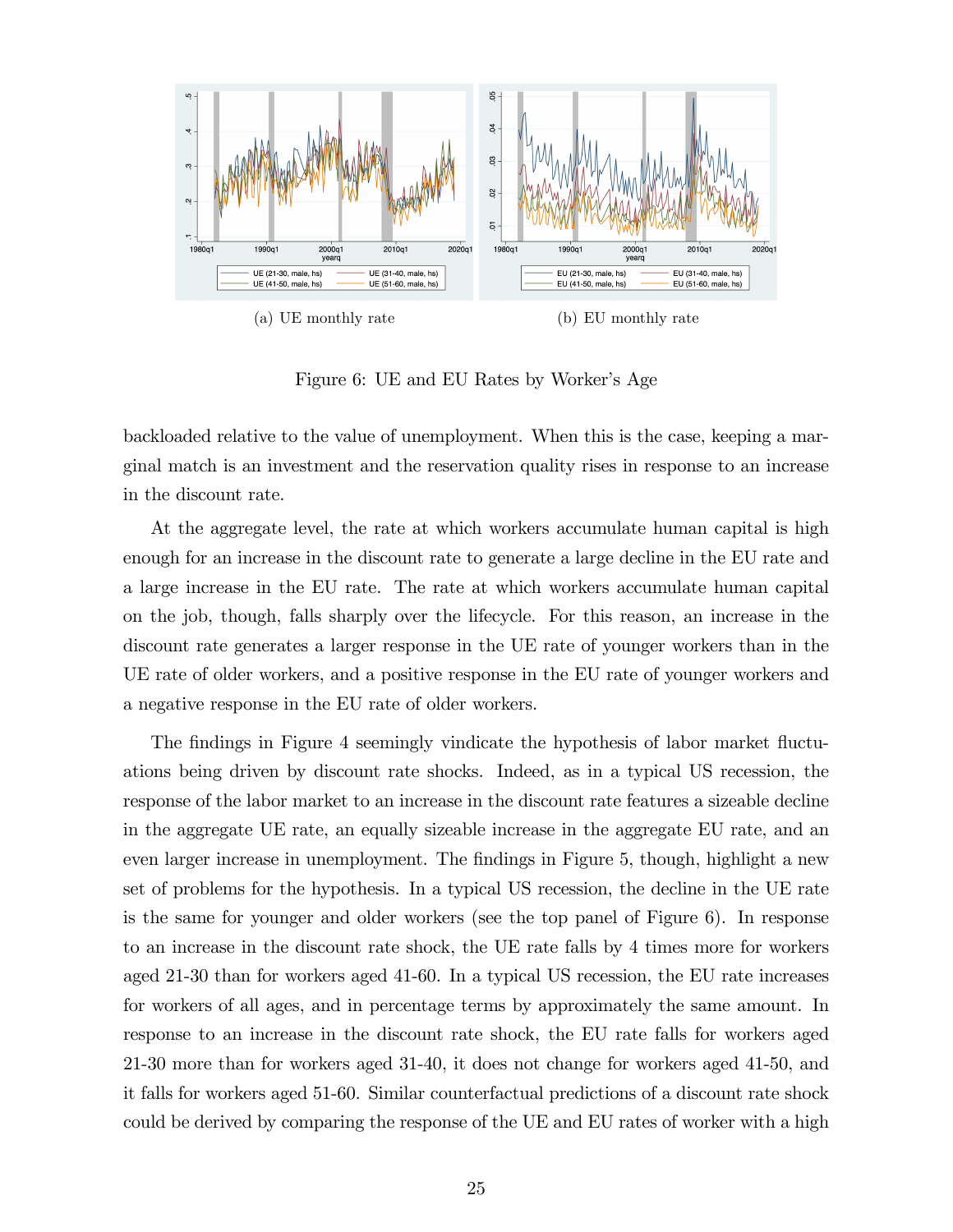

Notes: Percentage change relative to steady state for  $u$  (thick blue), UE rate (green), EU rate (red), EE rate (dashed black) v (purple),  $\theta$  (dashed grey).

Figure 7: Low Productivity

school and workers with a college degree, who have very different rates of accumulation of human capital but similar fluctuations in UE and EU rates.

#### 4.3 Productivity shock

For the sake of comparison, we compute the response of the labor market to a negative shock to the aggregate component of productivity. As in Section 3, we assume that the economy is at the steady state associated with an aggregate component of productivity y equal to 1. We then hit the economy with an unanticipated and permanent negative 5% shock to y.

The left panel in Figure 7 shows the response of the aggregate UE, EU and EE rates to the productivity shock. The aggregate UE rate falls by about 7:5%; the aggregate EU rate increases by 35% on impact and then settles to a level that is 20% higher than before the shock; the aggregate EE rate falls by 10%. The right panel in Figure 7 shows the response of unemployment, vacancies and aggregate labor market tightness. The unemployment rate increases by about 20% and the vacancy rate falls by about 10%. Comparing Figure 7 and Figure 3, it is clear that the response to a productivity shock is very similar whether we account for human capital accumulation on the job or not.

Figure 8 shows the response of transition and unemployment rates for workers in different age groups. In contrast to a discount rate shock, the response of UE, EU, EE and unemployment rates to a productivity shock is very similar across workers in different age groups. Indeed, the decline in the UE rate is around 7:5% for workers aged 21-30, 31-40, 41-50 and 51-60. The EU rate increases for workers in all age groups, although the increase is slightly larger for younger workers than for older ones (as young workers are more likely to be in marginal matches than older ones).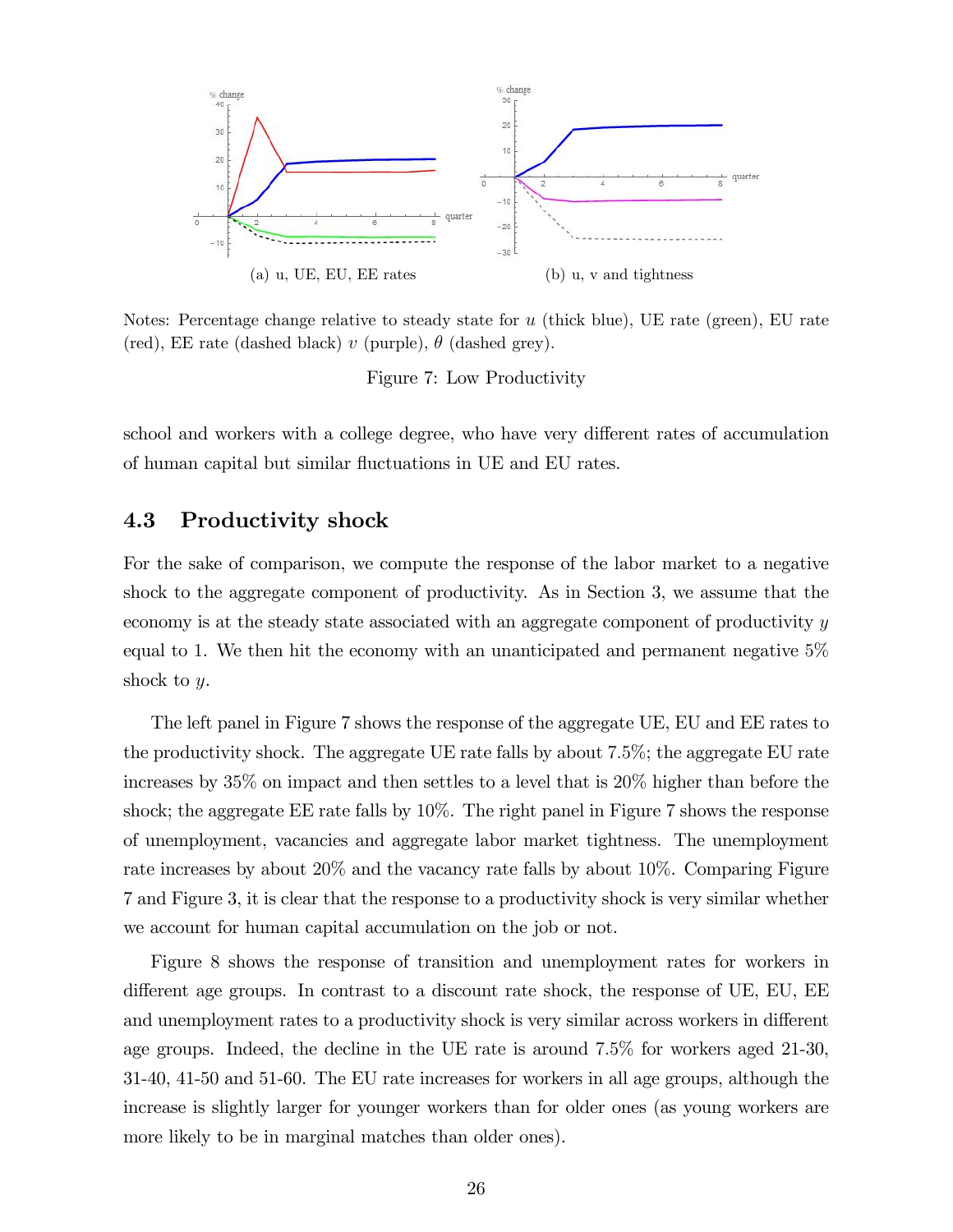

Notes: Percentage change relative to steady state for  $u$  (thick blue), UE rate (green), EU rate (red), EE rate (dashed black) for different age groups.

Figure 8: Low Productivity by Worker's Age

Overall, the response of aggregate labor market outcomes to an increase in the discount rate is similar, in pattern and magnitude, to the response to a decline in the aggregate component of productivity. Both responses broadly resemble the behavior of the US labor market in a recession. However, the response to an increase in the discount rate features a great deal of heterogeneity in the response of labor market outcomes for workers of different age, while the response to a decline in the aggregate component of productivity does not. Along this disaggregated dimension, a negative shock to productivity performs better than a positive shock to the discount rate.

## 5 Conclusions

We revisited the hypothesis put forward by Hall (2017) that cyclical movements in the labor market and cyclical fluctuations in stock market prices are intimately related phenomena, in the sense that movements in discount rates that rationalize the latter also rationalize the former. We revisited the hypothesis using a directed search model in which the UE, EU and EE rates are all endogenous. We showed analytically that an increase in the discount rate lowers the UE rate and, under some rather natural conditions, also lowers the EU rate. We found quantitatively that, in response to an increase in the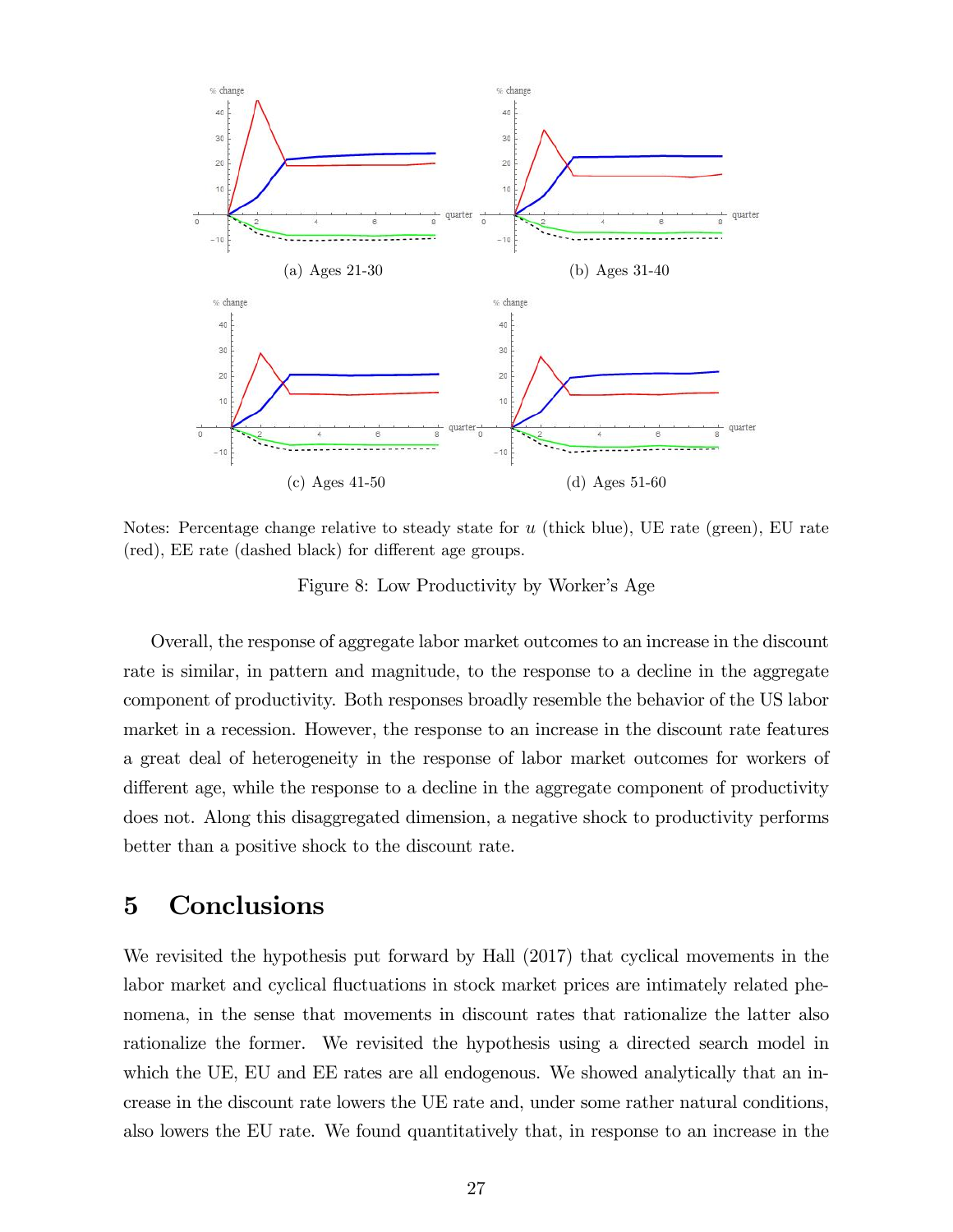discount rate from 4 to 10%, the UE rate declines by 5%, the EU rate falls by 10%, and the unemployment rate actually falls by 5%. These implications of a discount rate shock are counterfactual. In a typical US recession, the UE rate falls but the EU rate increases.

Motivated by Kehoe, Midrigan and Pastorino (2018), we then considered a version of the model in which workers accumulate human capital on the job. We found that, in response to an increase in the discount rate from 4 to 10%, the aggregate UE rate declines by 18%, the aggregate EU rate increases by 15%, and the unemployment rate rises by almost 30%. We also showed that the response of labor market outcomes to the discount rate shock varies dramatically with the worker's age. The decline in the UE rate for workers aged 21-30 is 4 times larger than for workers aged 41-50 and 51-60. The EU rate increases by 40% for workers aged 21-30, it is constant for workers aged 41-50, and it declines for workers aged 51-60. The disaggregated implications of a discount rate shock are counterfactual. In a typical US recession, the decline in the UE rate is nearly identical across age groups, and the EU rate increases for all age groups and by a similar factor of proportionality.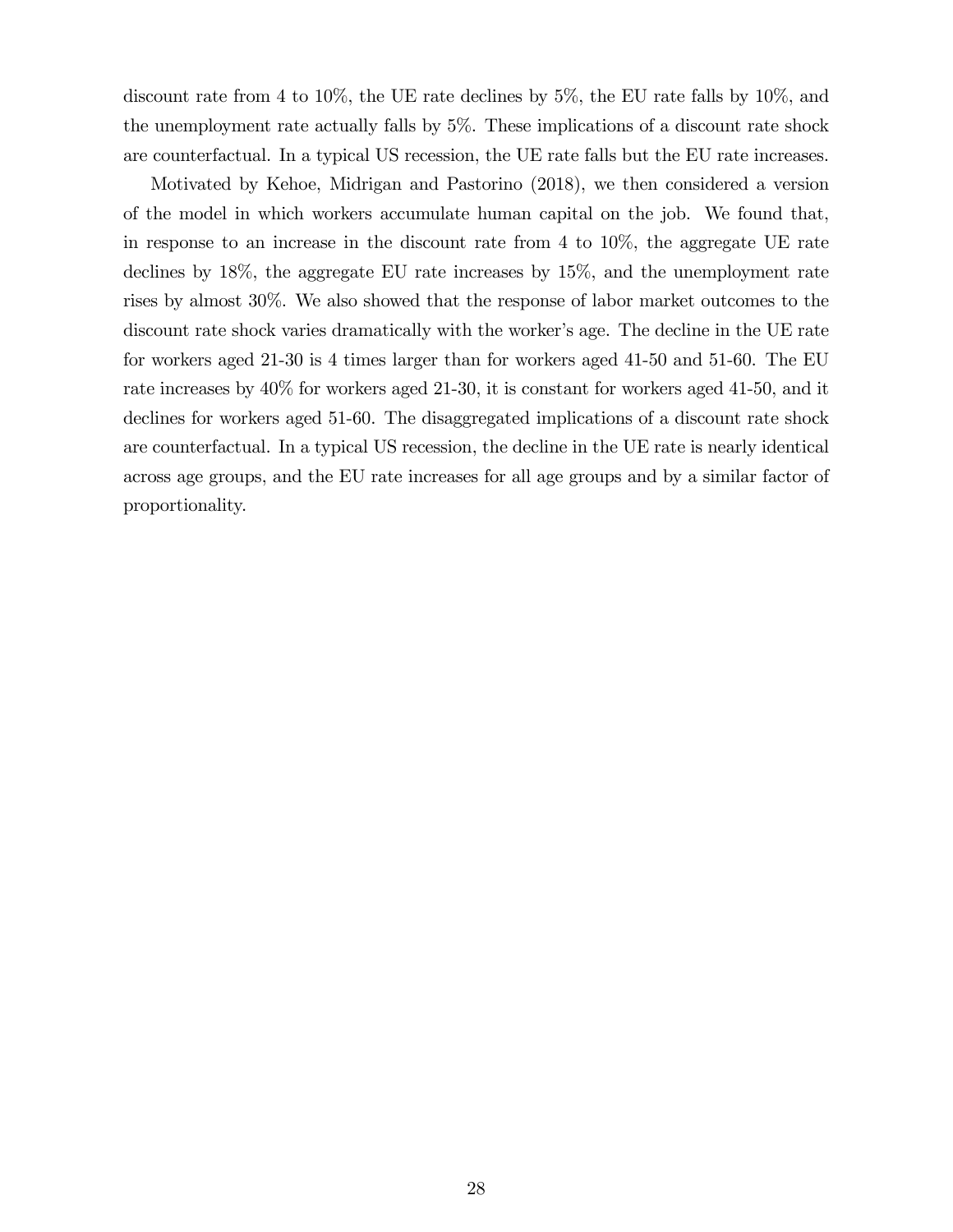## References

- [1] Barlevy, G. 2002. "The Sullying Effect of Recessions." Review of Economic Studies, 69: 65-96.
- [2] Borovicka, J., and K. Borovickova. 2018. "Risk Premia and Unemployment Fluctuations." Manuscript, New York University.
- [3] Burdett, K., and D. Mortensen. 1998. "Wage Differentials, Employer Size, and Unemployment." International Economic Review, 39: 257–273.
- [4] Gali, J., and T. van Rens. 2019. "The Vanishing Procyclicality of Labor Productivity," Manuscript, University of Warwick.
- [5] Golosov, M., and G. Menzio. 2015. "Agency Business Cycles." NBER Working Paper 21743.
- [6] Hall, R. 2017. "High Discounts and High Unemployment," American Economic Review, 107: 305-330.
- [7] Hall, R., and P. Milgrom. 2008. "The Limited Influence of Unemployment of the Wage Bargain." American Economic Review, 98: 1653–74.
- [8] Kaplan, G., and G. Menzio. 2016. "Shopping Externalities and Self-Fulfilling Unemployment Fluctuations." Journal of Political Economy, 124: 771-825.
- [9] Kehoe, P., V. Midrigan and E. Pastorino. 2017. "Debt Constraints and Employment." NBER Working Paper 22614.
- [10] Lise, J., and J. Robin. 2017. "The Macrodynamics of Sorting between Workers and Firms." American Economic Review, 107: 1104-1135.
- [11] Ljungqvist, L., and T. Sargent. 2017. "The Fundamental Surplus." American Economic Review, 107: 2630-65.
- [12] Menzio, G., and S. Shi. 2011. "Efficient Search on the Job and the Business Cycle." Journal of Political Economy, 119:  $468-510$ .
- [13] Menzio, G., I. Telyukova and L. Visschers. 2016. "Directed Search over the Life Cycle." Review of Economic Dynamics, 19: 38-62.
- [14] Mortensen, D., and C. Pissarides. 1994. "Job Creation and Job Destruction in the Theory of Unemployment." Review of Economic Studies, 61: 397–415.